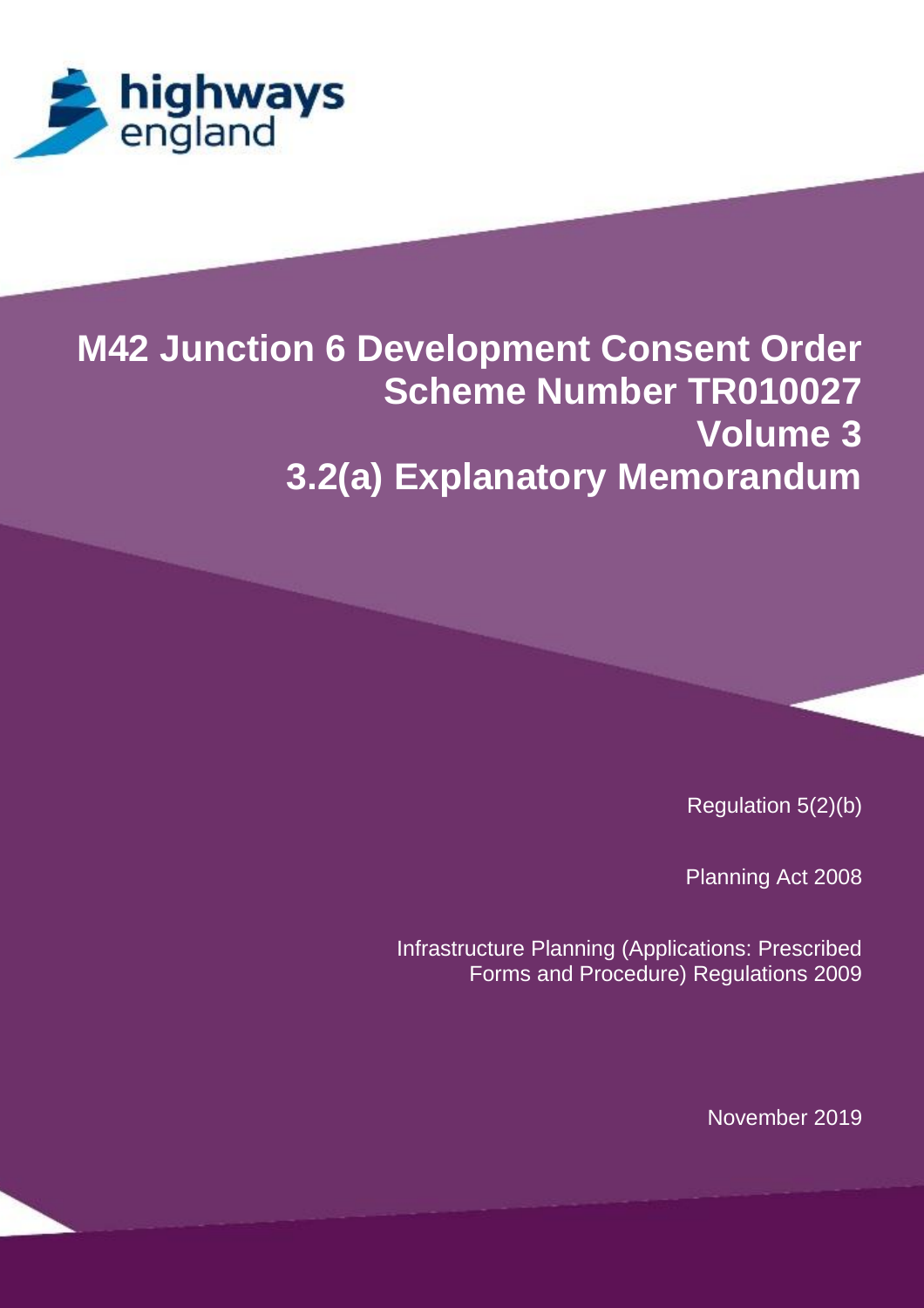**INFRASTRUCTURE PLANNING**

# **PLANNING ACT 2008**

# **THE INFRASTRUCTURE PLANNING**

# **(APPLICATIONS: PRESCRIBED FORMS AND PROCEDURE) REGULATIONS 2009**

# **THE M42 JUNCTION 6**

# **DEVELOPMENT CONSENT ORDER 202[ ]**

**\_\_\_\_\_\_\_\_\_\_\_\_\_\_\_\_\_\_\_\_\_\_\_\_\_\_\_\_\_\_\_\_\_\_\_\_\_\_\_\_\_\_\_\_\_\_**

# **EXPLANATORY MEMORANDUM**

**\_\_\_\_\_\_\_\_\_\_\_\_\_\_\_\_\_\_\_\_\_\_\_\_\_\_\_\_\_\_\_\_\_\_\_\_\_\_\_\_\_\_\_\_\_\_**

| Document Reference No.                            | APP/3.2(a)             |
|---------------------------------------------------|------------------------|
| Regulation No.                                    | Regulation 5(2)(b)     |
| Author                                            | <b>BDB Pitmans LLP</b> |
| Date                                              | November 2019          |
| <b>Revision history:</b>                          | <b>FINAL</b>           |
| <b>Planning Inspectorate</b><br>reference number: | TR010027               |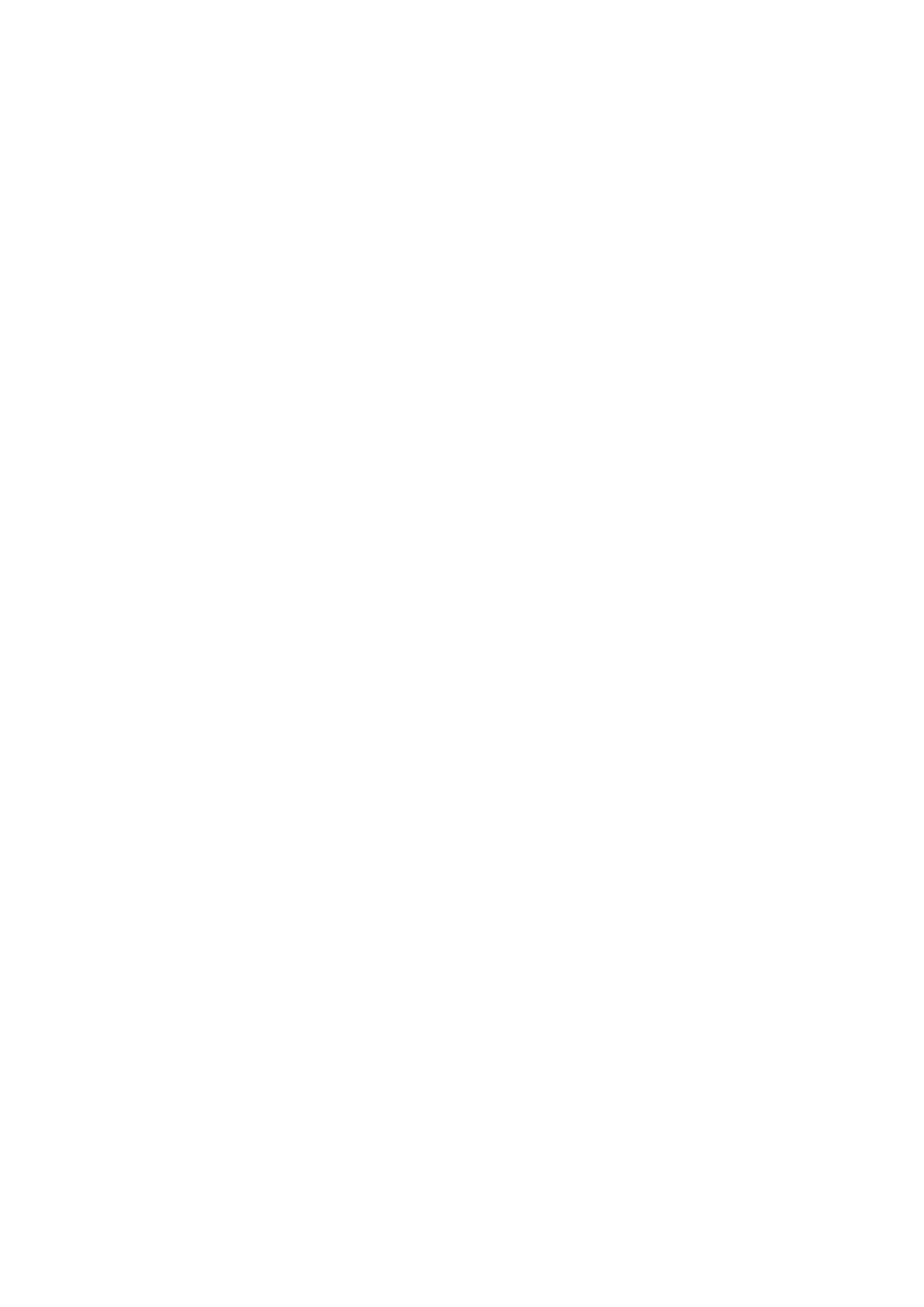**Highways England**

**M42 Junction 6** 

**The M42 Junction 6 Development Consent Order 202[\*]**

**Explanatory Memorandum**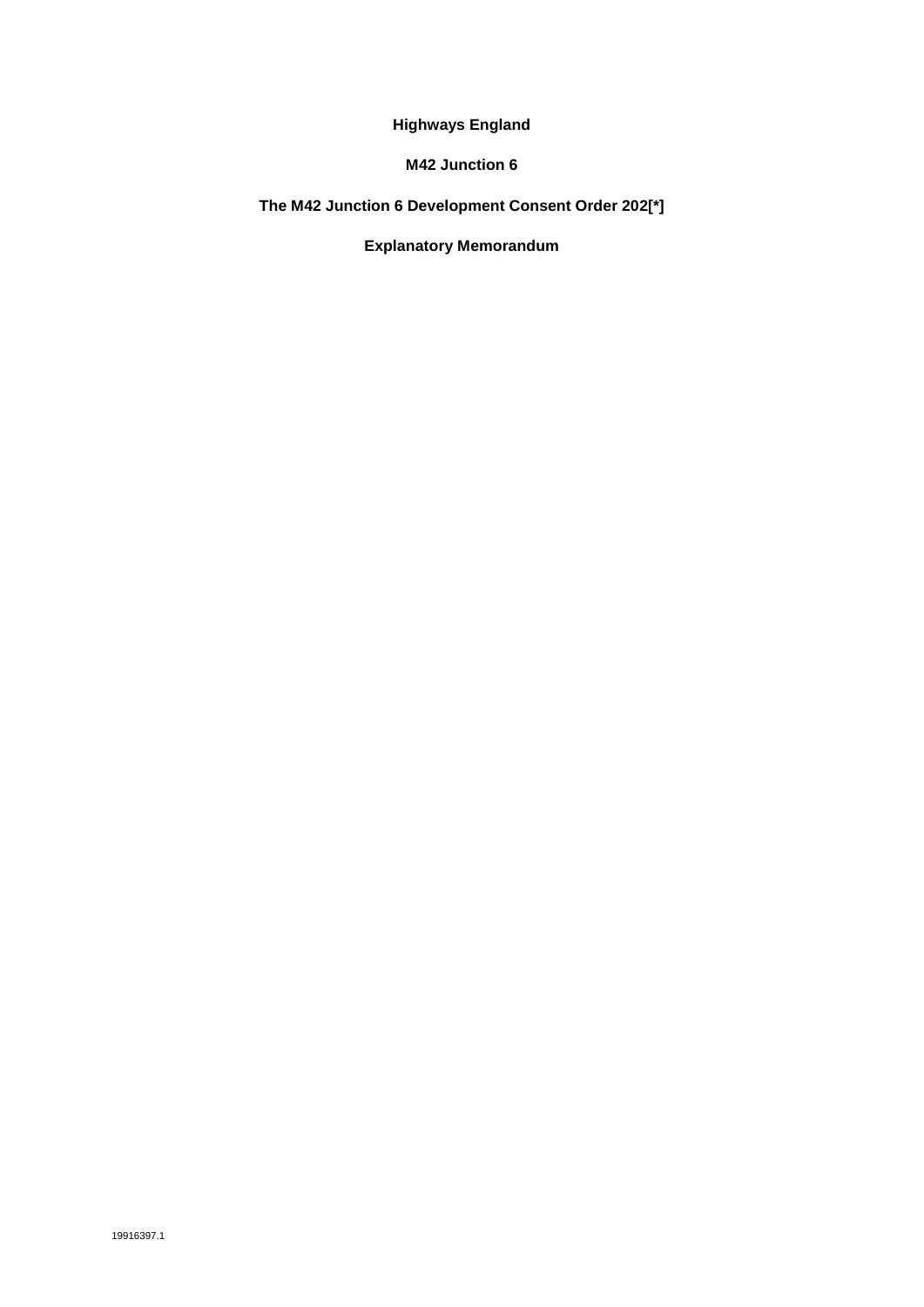### **1 Summary**

- 1.1 This memorandum explains the purpose and effect of each article of, and the Schedules to, the draft M42 Junction 6 Development Consent Order ("**the Order**"), as required by regulation 5(2)(c) of the Infrastructure Planning (Applications: Prescribed Forms and Procedure) Regulations 2009<sup>1</sup> .
- 1.2 Regulation 5(2)(c) requires explanatory memoranda to explain *"the purpose and effect of provisions in the draft order"*.

### **2 Purpose of the Order**

- 2.1 Highways England Company Limited ("**Highways England**") is applying to the Secretary of State for an Order to undertake works to improve Junction 6 of the M42 and to construct a new dual-carriageway link road connecting a new Junction 5A of the M42 with the existing Clock Interchange, with associated alterations and improvements to junctions and non-motorised user facilities along the length of the route.
- 2.2 The objectives of the proposed development are to:
	- 2.2.1 ensure the safe and reliable operation of the road network;
	- 2.2.2 increase the capacity of Junction 6;
	- 2.2.3 improve access to key businesses and support economic growth in the area; and
	- 2.2.4 help cyclists, walkers and other vulnerable users of the network.
- 2.3 In summary, the M42 Junction 6 scheme ("**the Scheme**") consists of works to the M42 Junction 6 through the construction of a new junction (Junction 5A) approximately 1.8 kilometres south of the existing Junction 6 of the M42 and a new 2.4 kilometre-long dual carriageway link road between the new Junction 5A and Clock Interchange with a free flow slip road to the A45 Coventry Road and another to the Airport Way connector road. The Scheme also includes capacity and junction improvements at Clock Interchange roundabout.
- 2.4 A detailed description of the Scheme is included in chapter 3 of the Environmental Statement ("**ES**").

#### *Nationally Significant Infrastructure Project – construction of a highway*

2.5 The Scheme is a Nationally Significant Infrastructure Project ("**NSIP**") within sections 14(1)(h) and 22(1)(a) of the Planning Act 2008<sup>2</sup> ("the 2008 Act"). The 2008 Act makes a distinction between three different types of highway NSIPs as set out in section 22(1)(a)-(c): construction, alteration and improvement. The construction of the new 2.4 kilometre link road and junction arrangement amounts to the 'construction' of a highway within the meaning of sections 22(1)(a) and 22(2) of the 2008 Act.

-

<sup>1</sup> S.I. 2009/2264

 $2 c.29$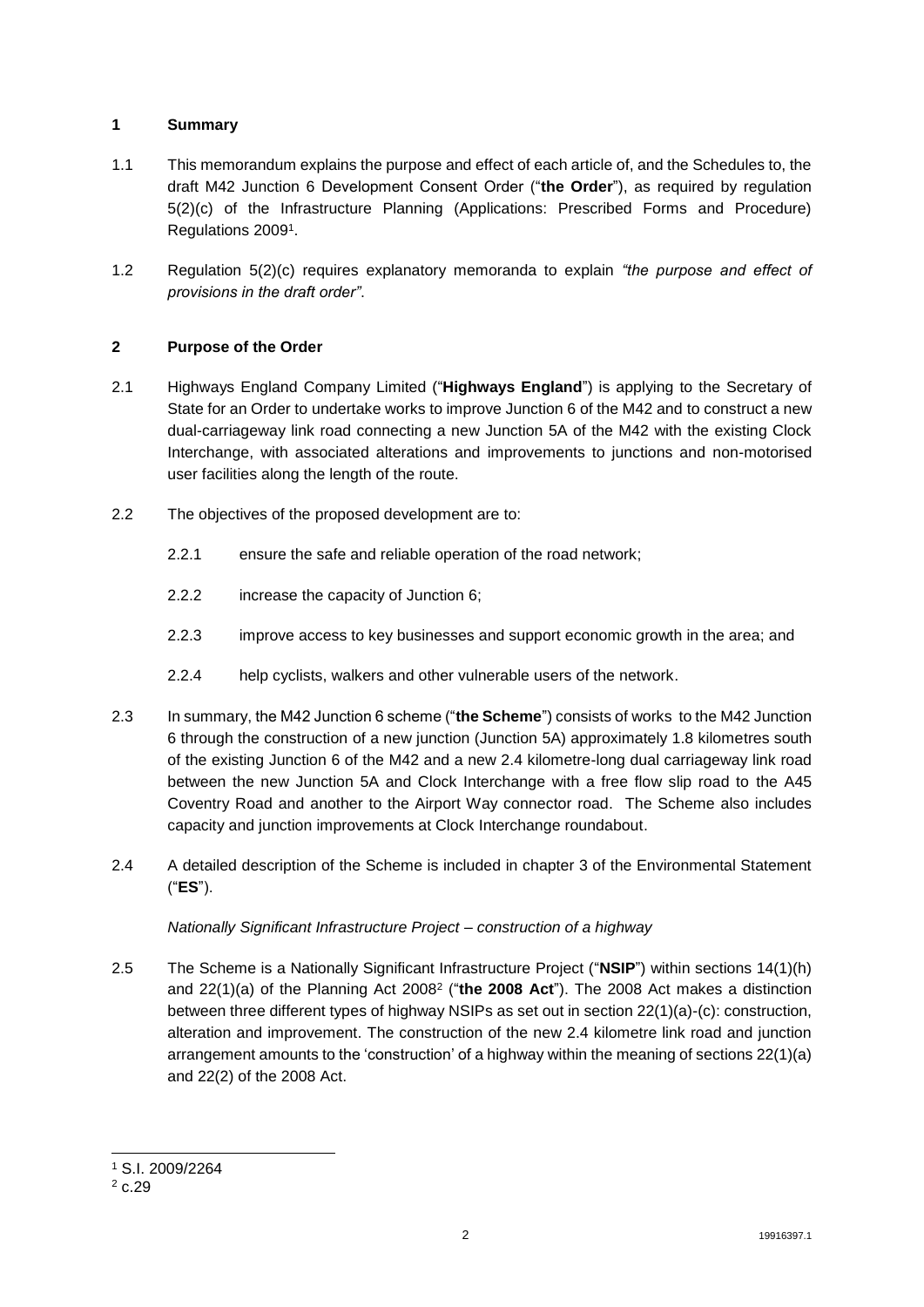- 2.6 The construction of the new dual carriageway link road which forms part of the Scheme is within sections 22(1)(a) and 22(2) of the 2008 Act because:
	- 2.6.1 it will (when constructed) be wholly in England;
	- 2.6.2 Highways England, as a strategic highway company appointed by the Secretary of State under Part 1 of the Infrastructure Act 2015, will be the highway authority in respect of that that link road; and
	- 2.6.3 the area of the development in respect of the link road is approximately 20 hectares and is therefore greater than the relevant limit set out in section 22(4) of the 2008 Act, which, in the case (as here) of the construction of a highway other than a motorway, where the speed limit for any class of vehicle is expected to be 50 miles per hour or greater, is 12.5 hectares.
- 2.7 As the Scheme is an NSIP, development consent must be obtained from the Secretary of State to authorise it, and an application for a development consent order (DCO) must be made to the Secretary of State, care of the Planning Inspectorate ("**the Inspectorate**"), under section 37 of the 2008 Act.
- 2.8 Schedule 1 to the Order contains a list of numbered works comprising the NSIP.

### **3 Associated development**

- 3.1 The Order also seeks consent for development which is associated with the NSIP. The Secretary of State may, under the provisions of section 115 of the 2008 Act, grant consent for development that is associated with the NSIP.
- 3.2 Guidance<sup>3</sup> on associated development has been issued by the Secretary of State for Communities and Local Government. In this guidance associated development is described as being "*typical of development brought forward alongside the relevant type of principal development or of a kind that is usually necessary to support a particular type of project*" (paragraph 6) and "*requires a direct relationship between associated development and the principal development. Associated development should therefore either support the construction or operation of the principal development, or help address its impacts. Associated development should not be an aim in itself but should be subordinate to the principal development*" (paragraph 5).
- 3.3 Annex B of the above-mentioned guidance listed the following as examples of associated development for highway NSIP schemes:
	- (a) replacement roadside facilities where this becomes necessary due to the elimination of an existing facility by highway improvement;
	- (b) infrastructure associated with cycle/pedestrian access;
	- (c) off-site landscaping, habitat creation and other environmental works;

<sup>-</sup><sup>3</sup> Guidance on associated development applications for major infrastructure projects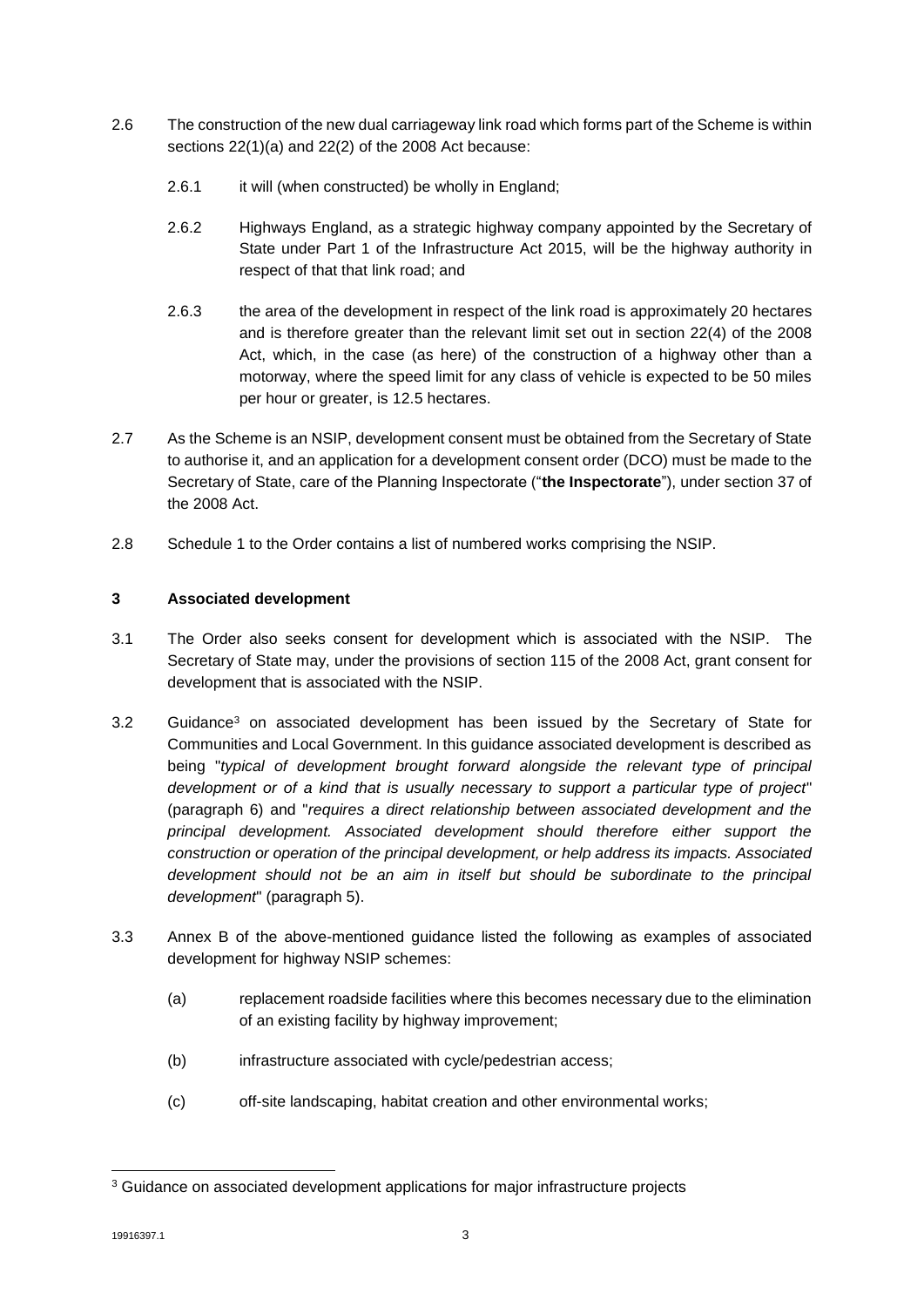- (d) off-site drainage works;
- (e) alteration/diversion/stopping up of local roads, accesses and other rights of way; and
- (f) off-site diversion of statutory undertakers' equipment.
- 3.4 However, in some cases it should be recognised that there may be some overlap, or the absence of a clear boundary, between associated development and works which form part of the NSIP. There is a danger that separating the two out in the Order could potentially lead to an error in defining them one way or another, given this potential for overlap between the two categories. For instance, there may be some on-highway, and some off-highway, diversion of the same piece of statutory undertaker equipment.
- 3.5 For this reason, and noting that there is no requirement for a development consent order to distinguish between these two categories, Highways England has chosen not to differentiate the NSIP and associated development works in Schedule 1 to the Order. Ultimately, all elements of the Scheme either constitute part of the NSIP or are "associated development" within the meaning of section 115(2) of the 2008 Act, and so can properly be authorised by the Order.
- 3.6 In order to ensure that the authorised development and the associated development are constructed efficiently and without impediment, the Order contains the powers to carry out the works listed (a) to (o) in Schedule 1. The use of such measures was explicitly approved in The A19/A1058 Coast Road (Junction Improvement) Development Consent Order 2016 and extensive provisions were used in The A19/A184 Testo's Junction Alteration Development Consent Order 2018, The A14 Cambridge to Huntingdon Improvement Scheme Development Consent Order 2016 and The M4 Motorway (Junctions 3 to 12) (Smart Motorway) Development Consent Order 2016 and The Silvertown Tunnel Order 2018

## **4 Ancillary Matters**

- 4.1 The Order also contains several ancillary matters, i.e. provisions not consisting of development.
- 4.2 The main ancillary matter is a power to acquire land or rights over land compulsorily or by agreement, in accordance with section 120(4) of the 2008 Act, required for the authorised development, or to facilitate, or that are incidental to the authorised development under section 122 of the 2008 Act. A justification for these powers is set out in the Statement of Reasons that accompanies the application.
- 4.3 Further to providing these powers, the Order seeks to apply and modify statutory provisions that relate to the compulsory acquisition of land. Under sections 117 and 120(5) of the 2008 Act, an Order containing provisions of this nature must be made by Statutory Instrument. The Order is therefore presented in that form.
- 4.4 Other ancillary matters include the temporary and permanent stopping up of lengths of existing highways in the vicinity of the authorised development, the classification of highways including the trunking of sections of the highway, the application of speed limits, the stopping up of private means of access and the creation of new streets and private means of access and the application and disapplication of legislation relating to the Scheme.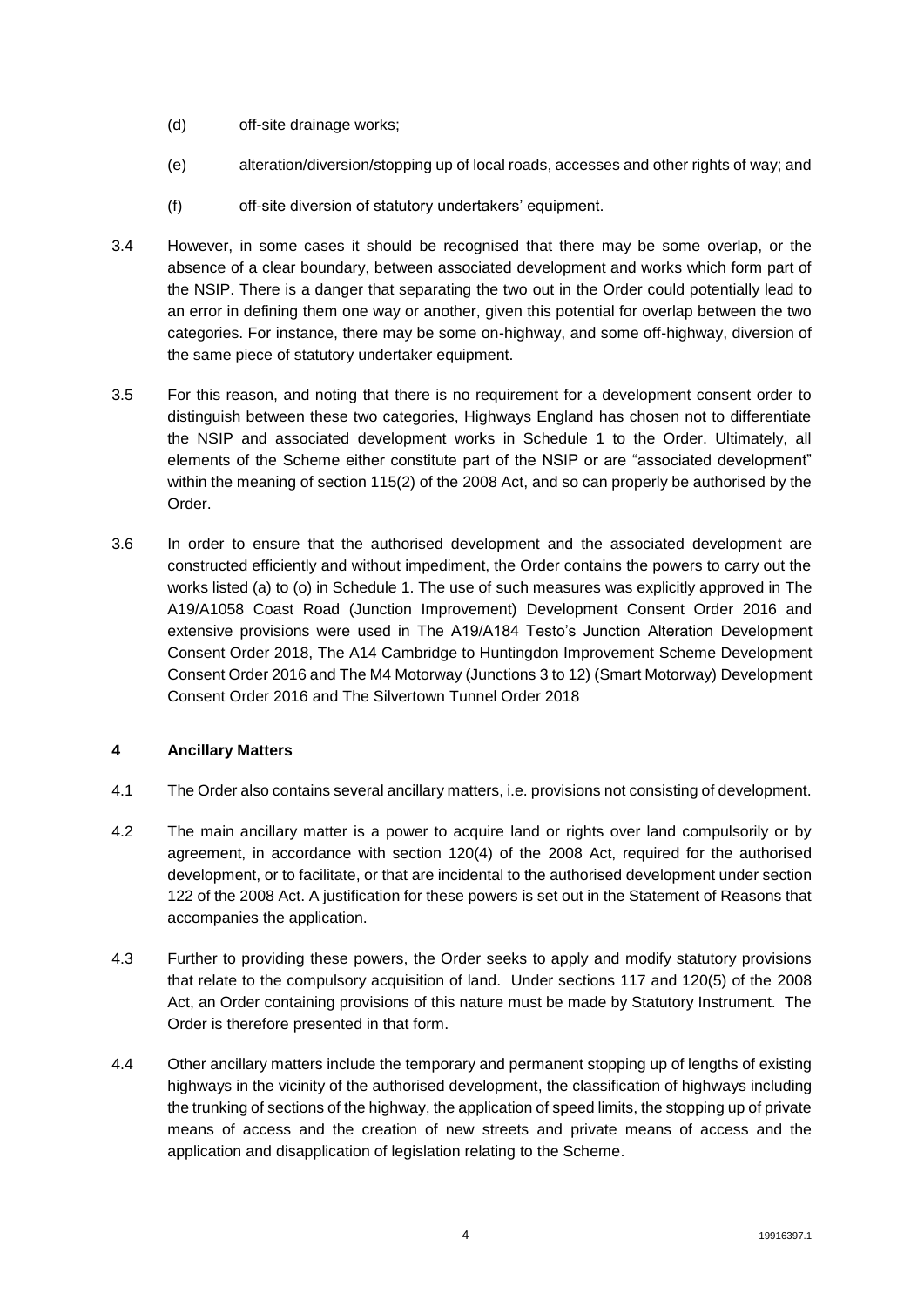#### **5 Draft Order**

5.1 The purpose and effect of the provisions of the draft Order are now explained in sequence. Whilst the Infrastructure Planning (Model Provisions) (England and Wales) Order 2009 (S.I. 2009/2265) has been repealed, the draft Order draws on the general model provisions ("**the Model Provisions**") and the model provisions for railways, as well as precedent set by development consent orders that have been made to date.

#### **Part 1 – Preliminary**

- *Article 1 – Citation and commencement*
- 5.2 Article 1 sets out the name of the Order, establishing how it may be cited in subsequent legislation. It is also the states the date on which the Order comes into force.

#### *Article 2 – Interpretation*

- 5.3 The purpose of article 2(1) is to define terms used in the remainder of the Order.
- 5.4 The following definitions are used in articles in the remainder of the Order that are typical of highway schemes:
	- (a) "the 1984 Act";
	- (b) "carriageway";
	- (c) "cycle track": this term is used interchangeably with "cycle way" in the application documents and both are intended to have the meaning defined in this article;
	- (d) "footway" and "footpath";
	- (e) "street";
	- (f) "street authority"; and
	- (g) "trunk road".
- 5.5 Other definitions to note include:
	- (a) "commence", means "beginning to carry out any material operation (as defined in section 56(4) of the 1990 Act) forming part of the authorised development other than operations consisting of archaeological investigations, ecological surveys and preconstruction ecological mitigation, investigations for the purpose of assessing and monitoring ground conditions and levels, remedial work in respect of any contamination or other adverse ground conditions, erection of any temporary means of enclosure, receipt and erection of construction plant and equipment, diversion and laying of underground apparatus and site clearance, and the temporary display of site notices or advertisements, and "commencement" is to be construed accordingly";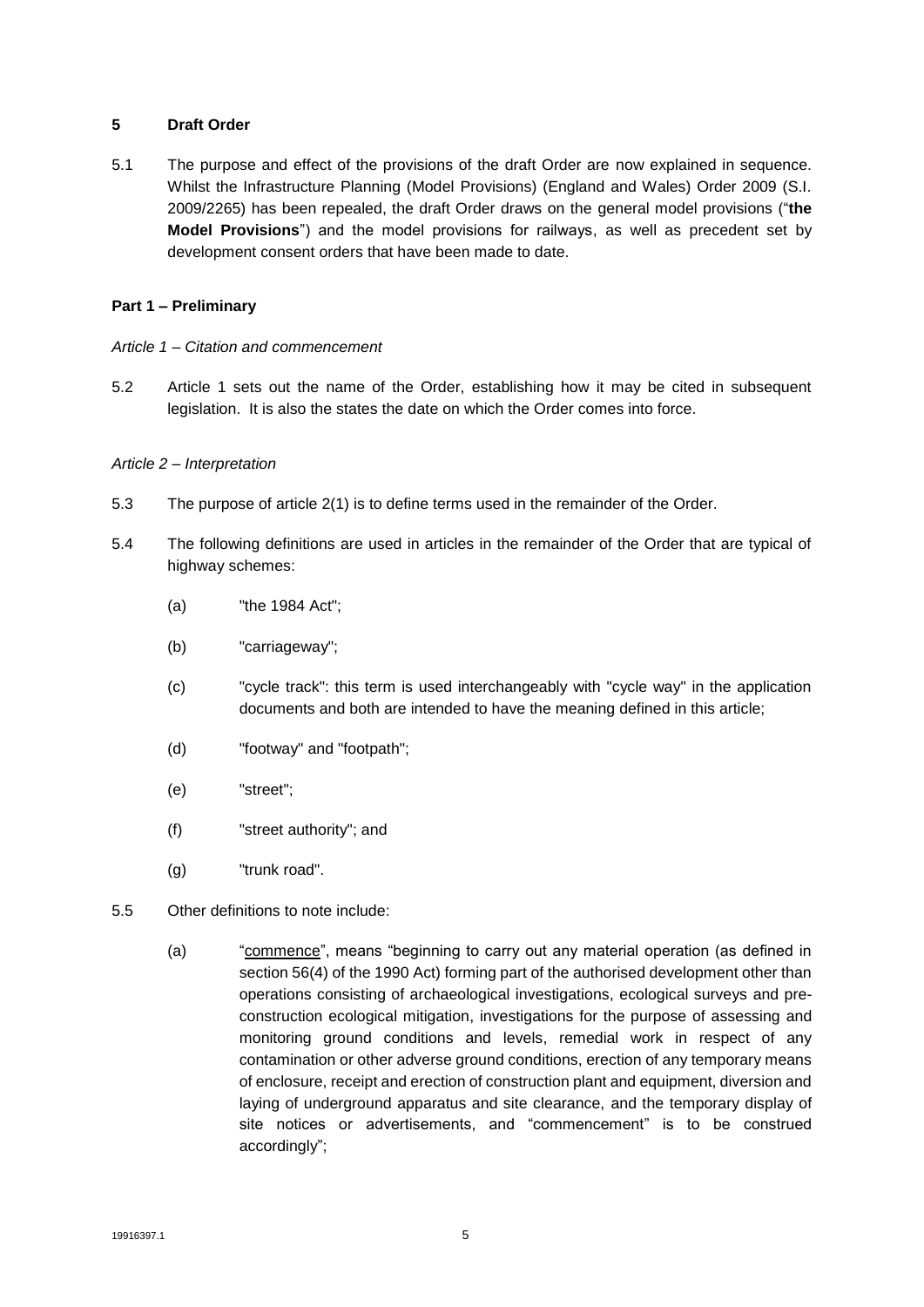This makes it clear that a number of works that would constitute a 'material operation' under the Town and Country Planning Act 1990 do not mean that the authorised development has been 'commenced'. This enables Highways England to undertake certain preparatory works prior to the submission of relevant details for approval under the requirements, which Highways England considers proportionate. The works that are excluded from the definition of commencement are either *de minimis* or have minimal potential for adverse impacts, in line with the Planning Inspectorate's Advice Note 15. They may in some cases need to be carried out in order to comply with the pre-commencement requirements (for example, to inform assessments and proposals required to be submitted for approval). Highways England should be permitted to carry out low impact preparatory works following the grant of the DCO, while it is working to discharge the pre-commencement requirements thereby helping to minimise the construction timetable. This is a widely precedented approach in other made DCOs.

The drafting reflects the types of preparatory works which Highways England may need to undertake prior to submission of relevant details for approval under the requirements. Similar wording has been approved in other Orders (see The M20 Junction 10a Development Consent Order 2017) and The Silvertown Tunnel Development Consent Order 2018.

- (b) "maintain" which includes to inspect, repair, adjust, alter, improve, landscape, preserve, remove, reconstruct, refurbish or replace, provided such works do not give rise to any materially new or materially different environmental effects to those identified in the environmental statement, and any derivative of maintain (see paragraph 6.3 below). This builds on the maintenance activities included in the majority of made DCOs for highways development, but Highways England considers that this is an appropriate definition, given the proviso that any works to maintain the authorised development must not give rise to any materially new or materially different environmental effects to those identified in the ES. In the context of the Scheme, it is important for Highways England to be able to undertake all the elements of maintenance that are included within this definition, which is discussed further at paragraph 5.15 below.
- (c) "the Order land", which comprises all of the land to be acquired or used permanently or temporarily as shown on the land plans; and
- (d) "the Order limits", which references the extent of the area within which the authorised development may be carried out.
- 5.6 Articles 2(2)-(3) provide that a broad definition of 'rights over land' and 'creation of rights over land' applies to the Order.
- 5.7 Article 2(4) provides that measurements are approximate. The purpose of this is to ensure that if, upon construction of the works, it transpires that the distances are marginally different to those listed in the Order, there is no issue over whether the works are permitted by the Order. Thus this provision allows for a small tolerance with respect to any distances and points, although works will take place within the limits of deviation. It is common-place to include such provision in an Act or instrument authorising linear infrastructure.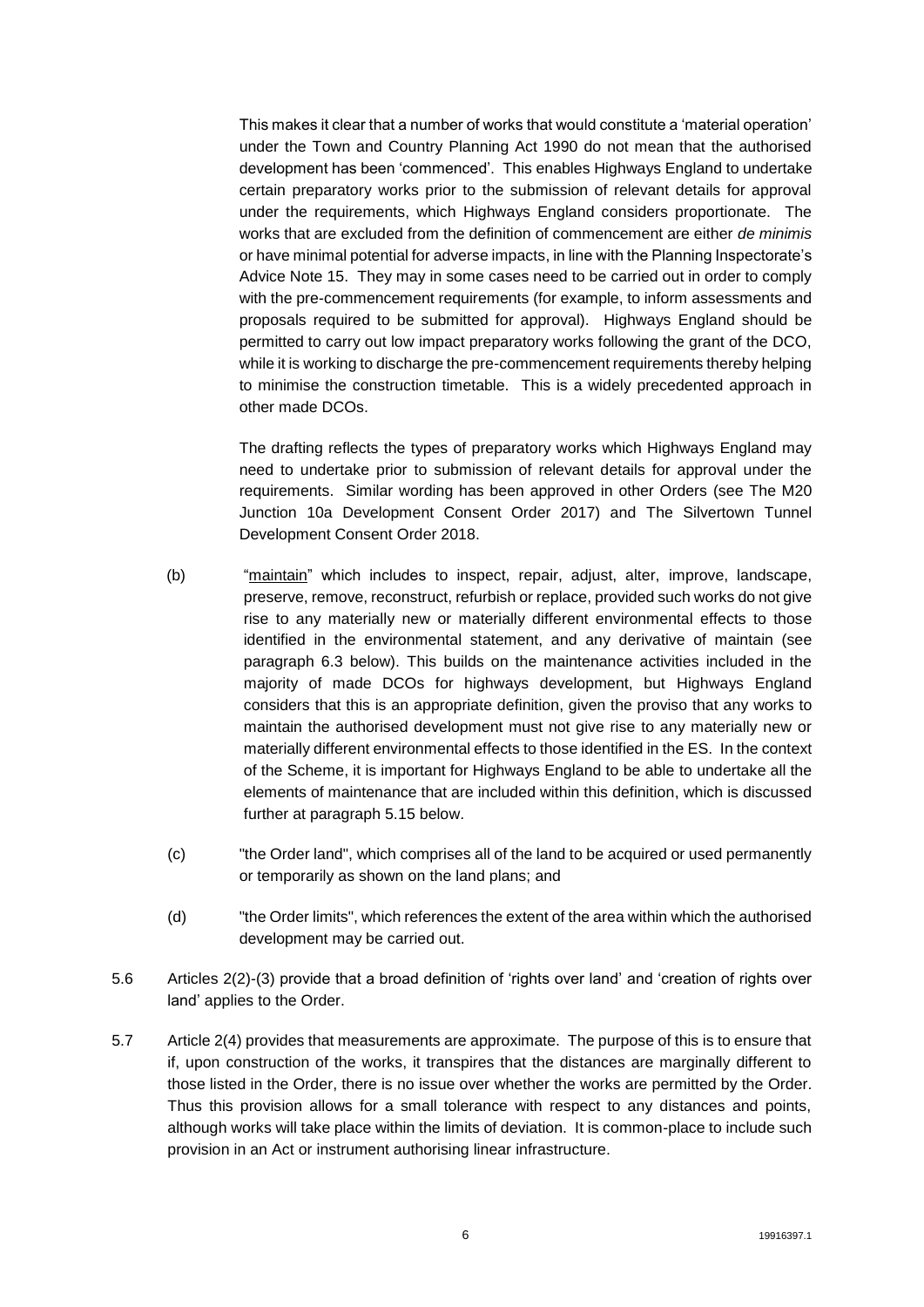- 5.8 Article 2(5) provides that areas given in the book of reference are approximate as these are not covered by article 2(3). This is intended to clarify the position of the areas in the book of reference, the purpose and effect is the same as set out in the previous paragraph.
- 5.9 Article 2(6) clarifies that references to any statutory body include that body's successors from time to time.
- 5.10 Article 2(7) and 2(8) tie references to lettered / numbered points and numbered works in the Order to the streets, rights of way and access plans and Schedule 1, respectively.
- 5.11 Article 2(9) confirms that the expression "includes", when used in the Order, is to be constructed without limitation.

#### **Part 2 – Principal powers**

#### *Article 3 – Development consent etc. granted by the Order*

- 5.12 Article 3(1) grants the development consent by giving Highways England the power to construct the authorised development, which is described in Schedule 1, subject to the requirements in Schedule 2.
- 5.13 Article 3(2) states that any enactment applying to land within the Order limits has effect subject to the provisions of the Order. This provision ensures that the modifications made in the Order apply to any enactments that may affect the authorised development and further ensures consistency with legislation more generally.
- 5.14 There is precedent for such a provision, for example the Secretary of State approved the same wording in The A14 Cambridge to Huntingdon Improvement Scheme Development Consent Order 2016 (see article 5(2)) and The A19/A184 Testo's Junction Alteration Development Consent Order 2018 (see article 3(2)).
- *Article 4 – Maintenance of the authorised development*
- 5.15 This article authorises Highways England to maintain the development. "Maintain" is defined in article 2(1) as including "inspect, repair, adjust, alter, improve, landscape, preserve, remove, reconstruct, refurbish or replace", with these terms bearing their common-sense meanings.
- 5.16 This definition is broader than the equivalent in section 329 of the Highways Act 1980, which simply states that maintenance "includes repair". Article 4 therefore supplements the maintenance powers under the Highways Act 1980 and ensures that Highways England has the necessary powers to maintain the authorised development. It is considered necessary and appropriate to adopt the broader definition. Paragraph 5.5(b) above provides further justification for the use of this definition.
- 5.17 It should be noted that powers of maintenance are subject to other provisions in the Order, in particular article 14 which makes provision in relation to maintenance by highway authorities. In addition, any maintenance works must not give rise to any materially new or materially different environmental effects to those identified in the environmental statement.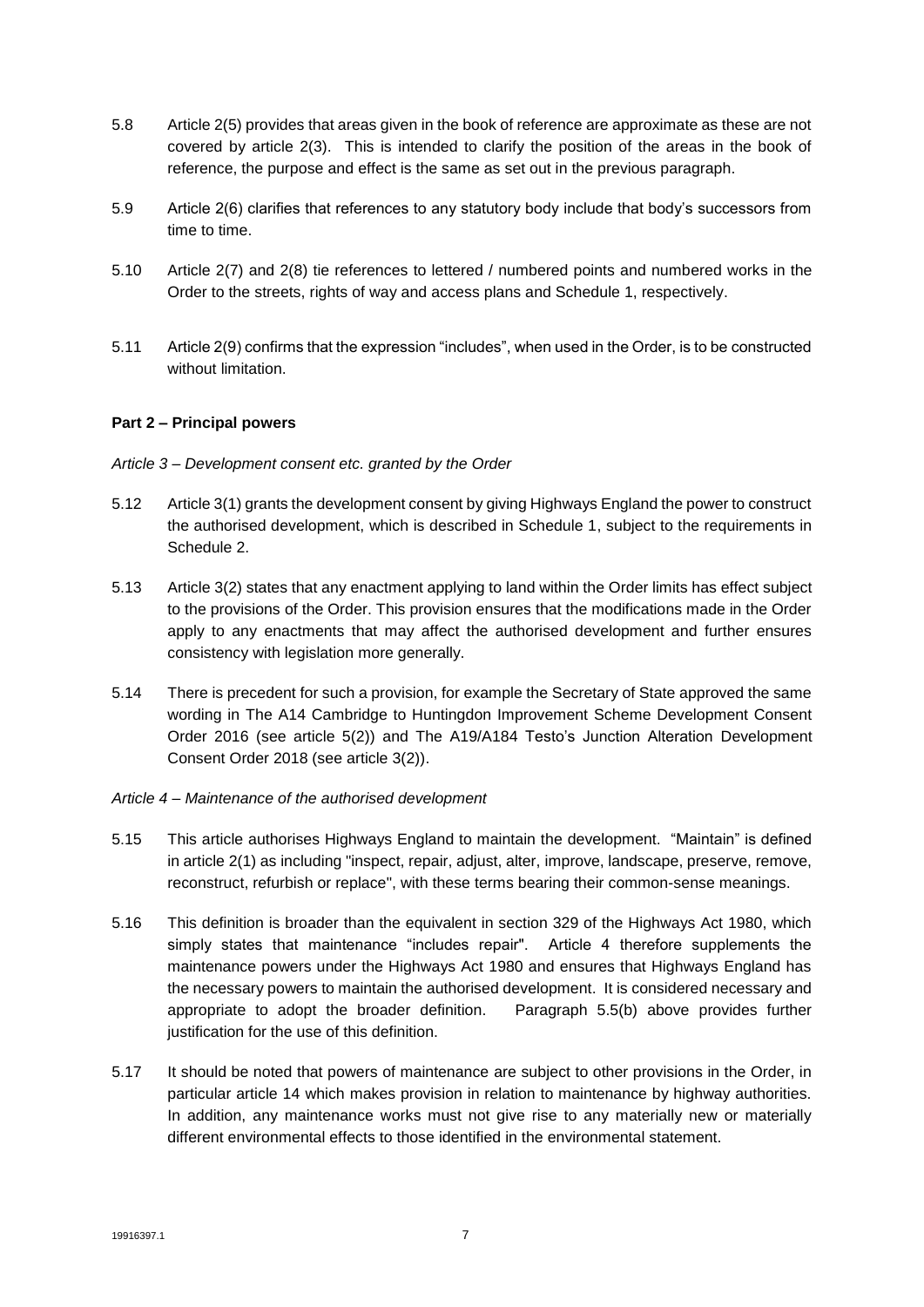#### *Article 5 – Maintenance of drainage works*

- 5.18 The purpose of this article is to make it clear that any realignment of drainage works or other works to them that are carried out as part of the authorised development do not affect the existing allocation of responsibility for maintenance of those drains, unless this is agreed between Highways England and the responsible party. Responsibility for maintenance of drainage works may sit with the Environment Agency, an internal drainage board, a lead local flood authority or a landowner.
- 5.19 The provision is well precedented (see for example article 4 of The A14 Cambridge to Huntingdon Improvement Scheme Development Consent Order 2016 and article 5 of The A19/A184 Testo's Junction Alteration Development Consent Order 2018).

#### *Article 6 - Limits of deviation*

- 5.20 Article 6 provides for limits of deviation to allow:
	- 5.20.1 for a lateral deviation from the lines and situations of the authorised development within the limits of deviation shown on the Works plans; and
	- 5.20.2 for a vertical deviation from the levels shown on the engineering drawings and sections to a maximum of 0.5 metres upwards or downwards, save in respect of the new Solihull Road Overbridge (comprised in Work No. 3), where a maximum deviation of 1.5 metres upwards or downwards is authorised.
- 5.21 These maximum limits of deviation do not apply where the undertaker is able to demonstrate to the Secretary of State's satisfaction (and the Secretary of State has certified accordingly following consultation with the relevant planning authority) that such deviation would not give rise to any materially new or materially different environmental effects in comparison with those reported in the Environmental Statement.
- 5.22 The purpose of this provision is to provide Highways England with a proportionate degree of flexibility when constructing the Scheme, reducing the risk that the Scheme as approved cannot later be implemented for unforeseen reasons but at the same time ensuring that any flexibility will not give rise to any materially new or materially different environmental effects. It also gives a proportionate amount of flexibility for the detailed design of the Scheme, within the set limits.
- 5.23 The limits of deviation referred to in this article and shown on the application plans have been taken into account in the preparation of the ES and the potential impacts of a deviation within the permitted limits have been assessed. Highways England is only permitted to exceed the limits specified in this article if it can demonstrate to the Secretary of State's satisfaction that no materially new or worse adverse environmental effects would arise.
- 5.24 The limits of deviation set out in article 6 have been developed through the design and Environmental Impact Assessment process for the Scheme; as such the article is an adaptation of the article set out in the Model Provisions, and in terms of principle, it accords with the majority of DCOs made to date.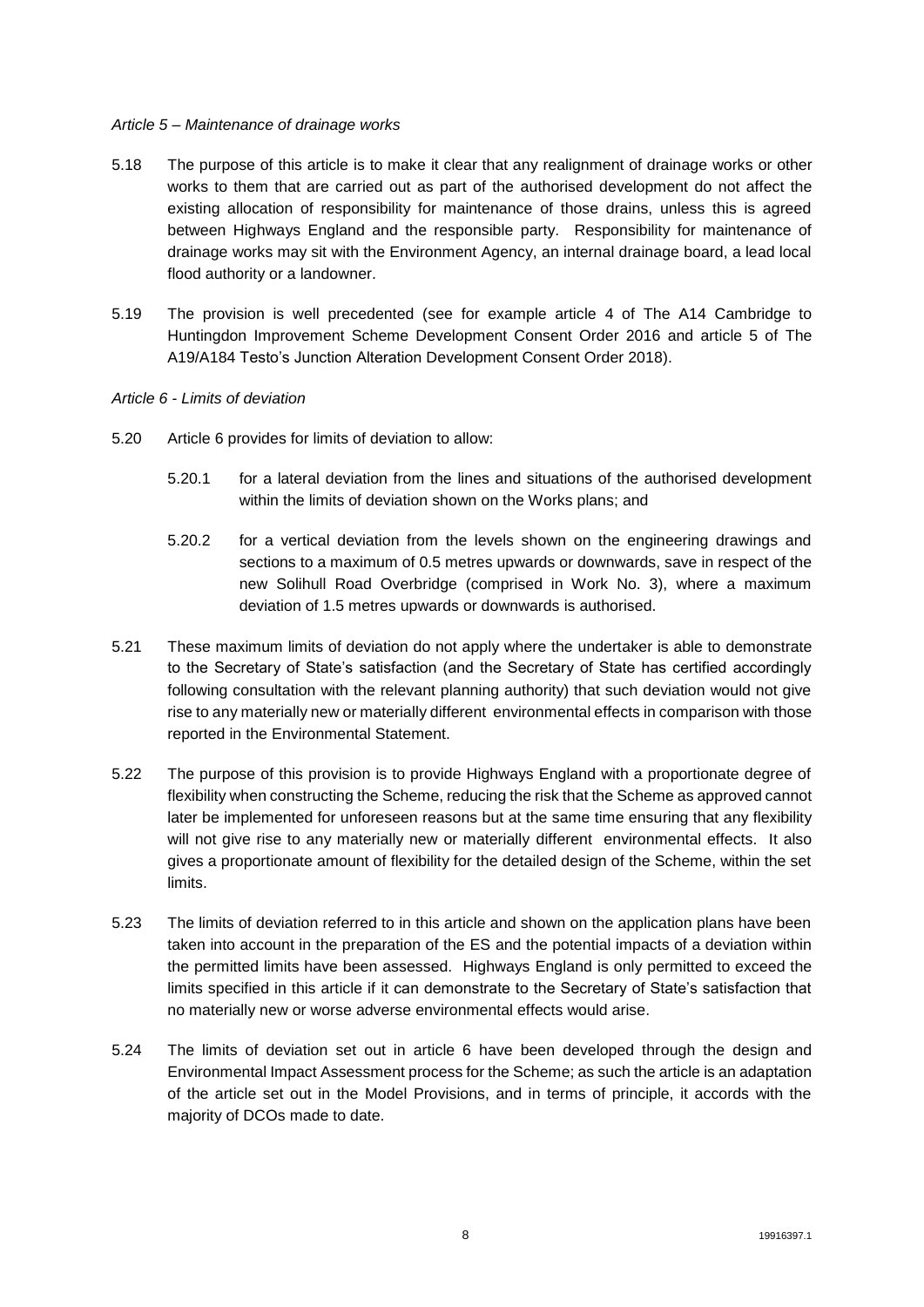#### *Article 7 – Benefit of the Order*

- 5.25 Article 7 overrides section 156(1) of the 2008 Act (as permitted by section 156(2)) to give the benefit of the Order to Highways England rather than anyone with an interest in the land. It would be impracticable for a variety of landowners to implement parts of the Order in an uncoordinated manner, which might be the case if section 156(1) were to remain.
- 5.26 The purpose of paragraph (2) is to clarify the exceptions where the Order will self-evidently benefit others. Absent this provision, there would be a contradiction since strictly speaking only Highways England could benefit from these works. The same wording was accepted and approved by the Secretary of State in The A14 Cambridge to Huntingdon Improvement Scheme Development Consent Order 2016 (see article 8(2)), The M4 Motorway (Junctions 3 to 12) (Smart Motorway) Order 2016 (see article 7(2)) and The A19/A184 Testo's Junction Alteration Development Consent Order 2018 (see article 7(2)).

#### *Article 8 – Consent to transfer benefit of the Order*

- 5.27 This article allows the benefit of the Order to be transferred or leased to others by Highways England. The exercise of any transferred benefits or rights is subject to the same restrictions, liabilities and obligations as would apply under the Order if those benefits or rights were executed by the undertaker. The consent of the Secretary of State is required for a transfer or grant, except where it is made to specified companies in relation to certain utility diversion works.
- 5.28 This article is based on article 5 of the Model Provisions. It differs in that it allows a transfer or grant to a specified company to take place without the Secretary of State's consent, on the basis that it is appropriate for those companies to be able to carry out those works. The companies listed in paragraph (4) are those whose apparatus is required to be diverted.

#### *Article 9 - Application of the 1990 Act*

5.29 This article applies to specified works which, though temporary in nature, would be in place for a considerable period of time (e.g. temporary worksites). The article applies section 57(2) of the Town and Country Planning Act 1990 ('the 1990 Act') to those works to clarify that planning permission is not required for the resumption, at the end of that period, of the purpose for which that land was normally used before the development consent was granted.

#### *Article 10 - Application of the Community Infrastructure Levy Regulations 2010*

5.30 This article again applies to specified works which, though temporary in nature, would be in place for a considerable period of time. It provides that the development consent granted for the temporary works is to be treated for the purposes of the Community Infrastructure Levy Regulations 2010 as a planning permission granted for a temporary period. The community infrastructure levy ("**CIL**") is not chargeable on temporary planning permissions, so this would have the effect of excluding the specified temporary works from the CIL charging provisions.

#### *Article 11 - Planning permission*

5.31 This provision does not feature in the Model Provisions but is included to make clear that, where Highways England needs to obtain any other planning permission for anything relating to the proposed development (i.e. to facilitate its completion, construction, use or operation), there is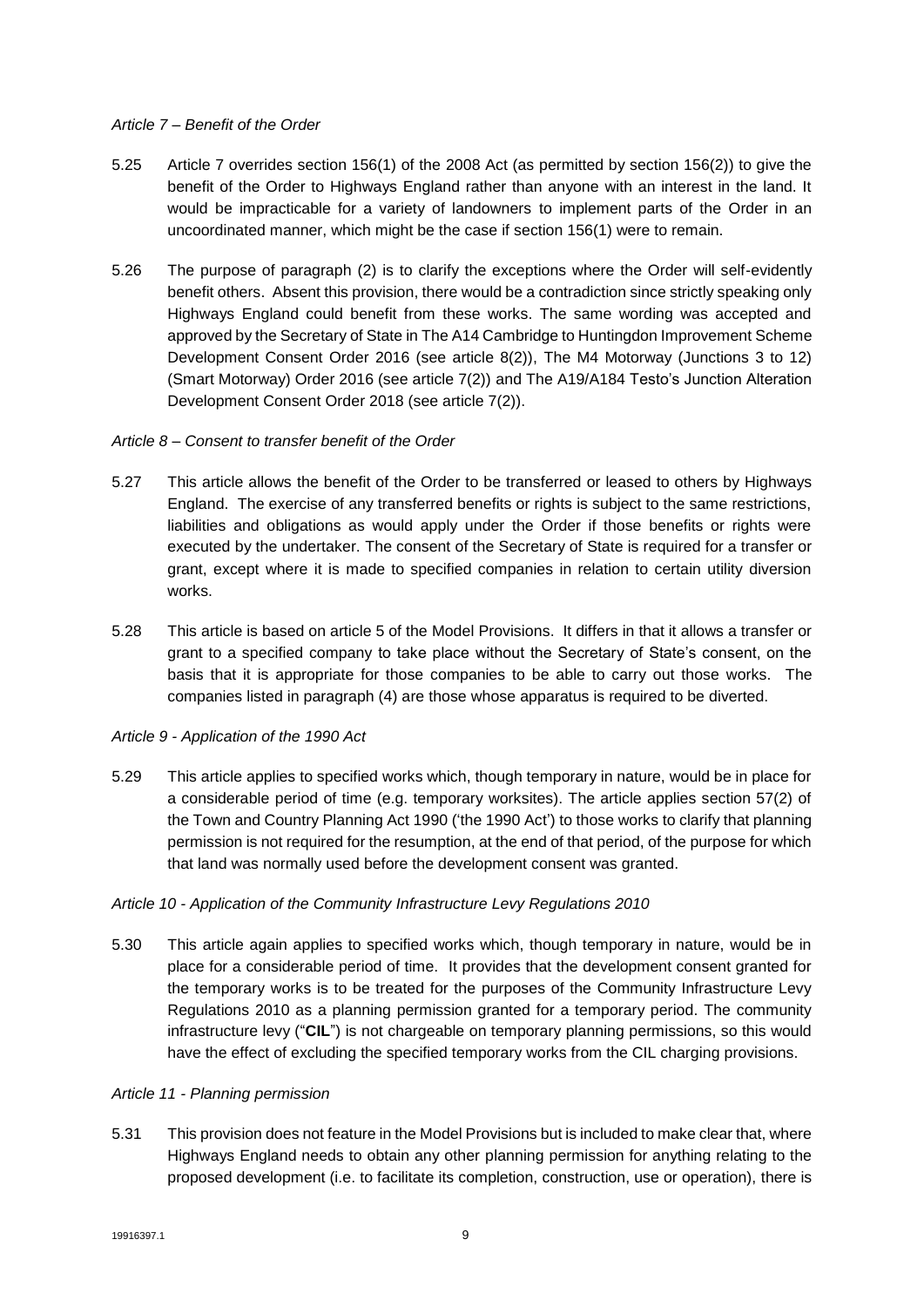no question as to the interface between that planning permission and this Order (i.e. the implementation of that planning permission will not constitute a breach of the terms of this Order).

### **Part 3 – Streets**

### *Article 12 – Street Works*

- 5.32 Article 12 allows the undertaker to interfere with and execute works in or under the streets within the Order limits for the purposes of the authorised development. The authority given by this article is a statutory right for the purposes of section 48(3) and 51(1) of the New Roads and Streets Works Act 1991. Certain provisions of the 1991 Act apply to works carried out under this article, subject to the provisions of article 13 (application of the 1991 Act).
- 5.33 Article 12 adopts article 8 of the Model Provisions in that it authorises interference with any street listed in Schedule 3 to the Order within the Order limits..
- 5.34 The definition of 'apparatus' that was included as paragraph (4) in the Model Provisions is omitted because that term is already defined in article 2.
- *Article 13 – Application of the 1991 Act*
- 5.35 Article 13 modifies the application of the New Roads and Street Works Act 1991<sup>4</sup> ("**the 1991 Act**") to works carried out under the powers of the Order.
- 5.36 Paragraph (1) provides that works carried out under the powers of the Order which match the description of "major highway works" in the 1991 Act will be treated as major highways works for the purposes of the 1991 Act. The effect of this is to clarify that the provisions for sharing the burden of dealing with apparatus in the street (under sections 84 and 85 of the 1991 Act), which would normally apply only to major highway works carried out by the highway authority, will apply in respect of the works authorised by the Order irrespective of who in fact carries them out.
- 5.37 "Major highways works" are defined at section 86 of the 1991 Act. The definition includes, at sub-sections 86(3)(b) and (f), works undertaken under powers conferred by sections 64 and 184 the Highways Act 1980. As that would not be relevant in this context (where the works will be undertaken under the powers of the Order), these sub-sections are omitted from paragraph (1)(a). Works equivalent to works undertaken under those sections of the Highways Act 1980, but carried out under powers conferred by the Order, are included through paragraph 1(b). The effect is that any works which would be "major highway works" under the 1991 Act if carried out by a highway authority in relation to one of its streets are also "major highway works" if carried out under the powers of the Order, regardless of who carries them out.
- 5.38 Paragraph (3) provides that certain provisions of the 1991 Act listed in that paragraph will not apply. The disapplication of these provisions (which are designed primarily to regulate the carrying out of street works by utility companies in respect of their apparatus) is appropriate given the scale of works proposed under the Order, the specific authorisation given for those

<sup>-</sup> $4c.22$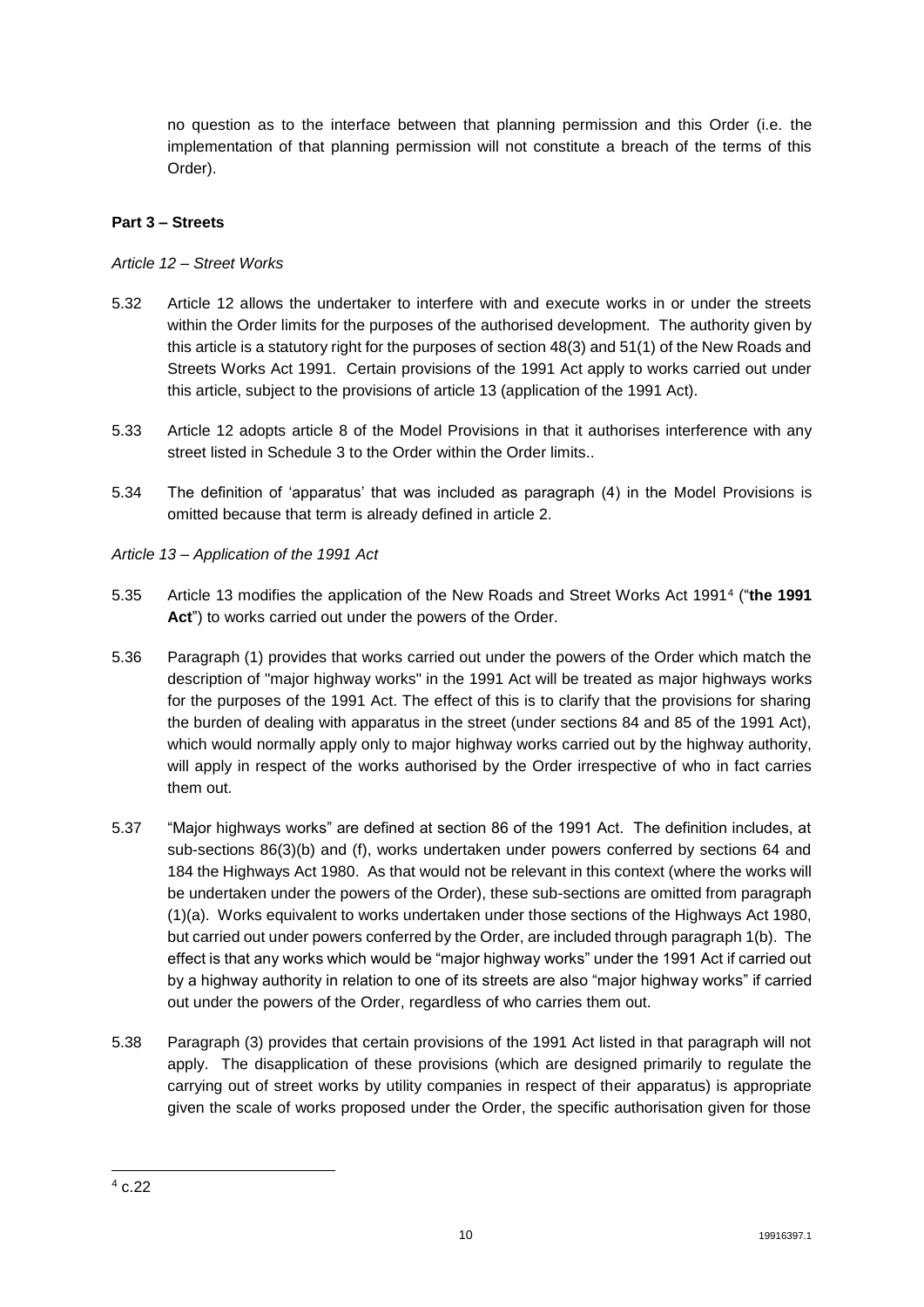works by the Order (particularly article 3 and Schedule 1), and the provisions in the Order (including the requirements) which would regulate the carrying out of the Order works.

- 5.39 Paragraphs (4) to (6) apply certain provisions of the 1991 Act (listed in paragraph (5)) to any streets which are temporarily stopped up under the Order. This is for two reasons: first, it prevents any confusion as to whether works in respect of a temporarily stopped-up street are "street works" for the purposes of the 1991 Act and, secondly, it simplifies the implementation of the works by providing for a single process in respect of streets which are stopped up and those which are not.
- 5.40 Paragraph (7)(a) provides that nothing in article 14 shall affect the ability of the local highway authority (under s.87 of the 1991 Act) to declare a street in its area a maintainable highway, which would make maintenance of the street (once completed) the responsibility of the local highway authority, and would mean that the 1991 Act would apply to street works carried out in that street.
- 5.41 Paragraph (7)(a) provides that Highways England will not be under the duties that apply to a "street authority" for the purposes of the 1991 Act by virtue of being responsible for the maintenance of a street under article 14.
- 5.42 Paragraph (7)(b) makes it clear that the maintenance obligations imposed by article 14 do not override the provisions of the 1991 Act that govern procedures for street works, i.e. works in streets involving the placing of or alteration to apparatus in the street. After the implementation of the Order, it is appropriate that the 1991 Act should govern such works as it is specifically designed to ensure a fair and efficient procedure for the various parties affected by such works.
- 5.43 These modifications reflect those made in other highway DCOs, for example The M4 Motorway (Junctions 3 to 12) (Smart Motorway) Development Consent Order 2016, The A19/A1058 Coast Road (Junction Improvement) Development Consent Order 2016 and The Testo's A19/A184 Junction Alteration Development Consent Order 2018.
- *Article 14 – Construction and maintenance of new, altered or diverted streets and other structures*
- 5.44 The standard position in respect of maintenance of streets is that Highways England is responsible for maintaining special roads and trunk roads. Other streets are to be maintained by the local highway authority in respect of highways maintainable at the public expense, or whichever body is responsible for the maintenance of the street in respect of streets which are not maintainable at the public expense. This is reflected in paragraphs (1) and (2). These provisions are subject to any agreement to the contrary between Highways England and the relevant street or highway authority.
- 5.45 Paragraph (3) makes specific maintenance provision in relation any new bridges carrying public rights of way over a trunk road. For these, Highways England is responsible for the maintenance of the bridge structure while the local highway authority is responsible for the maintenance of the highway surface.
- 5.46 The effect of paragraphs (4) and (5) is that in any action for damages against Highways England alleging failure to maintain a street or other structure, Highways England will have the defence that it had taken such care as was reasonably required in the circumstances to secure that the street or structure was not dangerous for traffic. This extends the provision in section 58 of the Highways Act 1980 to Highways England and draws on the approach taken in article 21 of The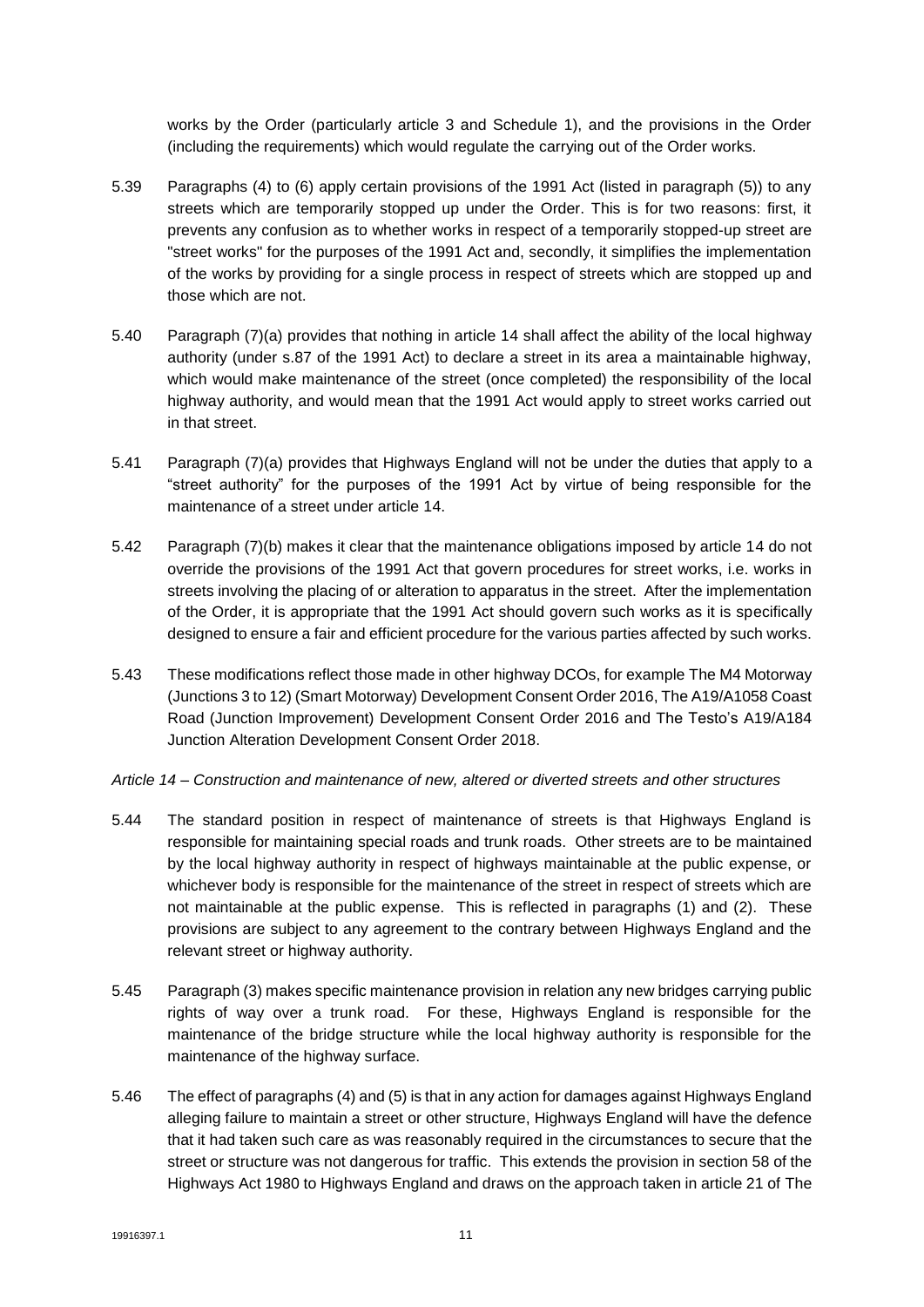A556 (Knutsford to Bowdon Improvement) Development Consent Order 2014 and repeated in in article 9 of The A19/A1058 Coast Road (Junction Improvement) Development Consent Order 2016, article 12 of The M4 Motorway (Junctions 3 to 12) (Smart Motorway) Development Consent Order 2016 and article 10 of The A19/A184 Testo's Junction Alteration Development Consent Order 2018.

- 5.47 While Highways England would benefit from the equivalent defence in the Highways Act 1980 in respect of special roads or trunk roads, for which it is the highway authority, the proposed development includes roads which are not special roads or trunk roads and so this article is needed to ensure Highways England is covered by this defence in respect of all the roads that comprise the authorised development.
- *Article 15 – Classification of roads etc.*
- 5.48 The designation of highways, the specification of the classes of traffic authorised to use a highway and speed limits are ancillary matters which may be included in a development consent order under section 120(3) of the 2008 Act. These and other related matters are addressed by this article. These matters are integral to the implementation of the authorised development, and it is therefore considered appropriate to include them in the Order as ancillary matters under section 120(3) of the Act.
- 5.49 Paragraphs (1) and (2) provide for the roads described in Part 1 of Schedule 4 to become special roads. Under paragraph (1) they will be classified as special roads for the purpose of any enactment or instrument which refers to highways classified as special roads, and will be provided for the use of traffic of Classes I and II as set out in the Highways Act 1980. Paragraph (2) provides for the roads in Part 1 of Schedule 4 to be classified as trunk roads for the purpose of any enactment or instrument which refers to highways classified as trunk roads from the date on which the undertaker notifies the Secretary of State that they are completed and open for through traffic.
- 5.50 Paragraph (3) provides for the roads described in Part 2 of Schedule 4 to become trunk roads from the date that they are complete and open to traffic. Paragraph (4) provides for the roads described in Part 3 of Schedule 4 to become classified roads from the date that they are complete and open to traffic. Paragraph (5) provides for the roads described in Part 4 of Schedule 4 to become unclassified classified roads from the date that they are complete and open to traffic. Paragraph (6) imposes speed limits along certain sections of the authorised development as described in Part 5 of Schedule 4. Paragraph (7) confirms that from the date on which the slip roads to be constructed as part of Work Nos 4 and 5 are open for traffic the provisions of the M42 (Junction 3A to 7) (Actively Managed Hard Shoulder and Variable Speed Limits) Regulations 2005 (the 2005 Order)are amended. This is to ensure that the new slip roads are subject to variable speed limits imposed by the 2005 Order in relation to the section of motorway between junctions 3A to 7.
- 5.51 Paragraph (8) confirms that the public rights of way in Part 6 of Schedule 4 will be provided, and can be open as soon as reasonably practicable following completion of the public right of way in agreement with the relevant planning authority.
- 5.52 The purpose of paragraph (9) is to confirm that the matters covered in paragraphs (1) to (8) could be varied or revoked in the future without the need to apply under the 2008 Act for an amendment to the Order.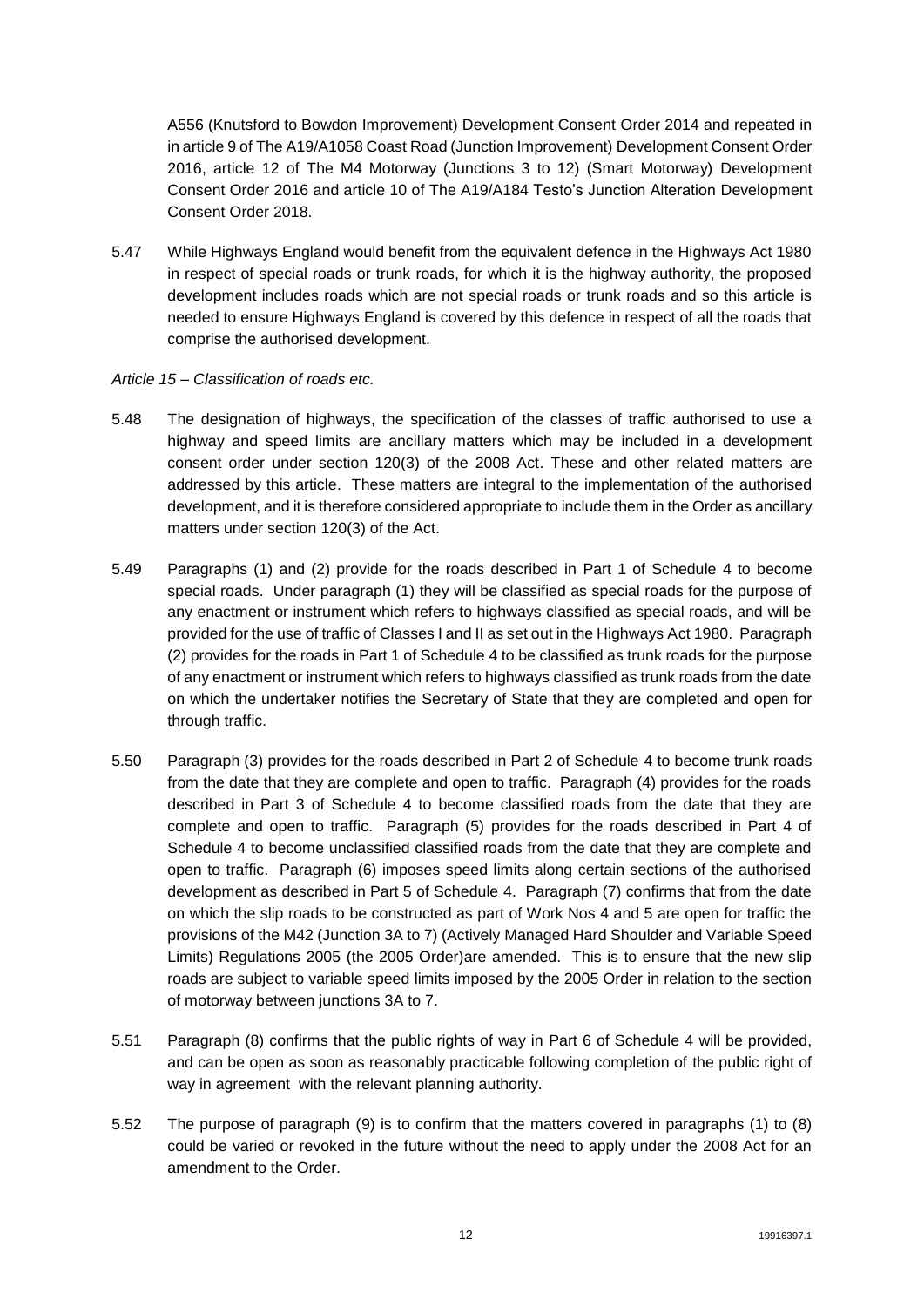#### *Article 16 – Temporary stopping up and restriction of use of streets*

- 5.53 This article allows for the temporary stopping up, alteration, diversion or restriction of streets for the purposes of the authorised development.
- 5.54 Paragraph (2) differs from the Model Provisions and confers a power on Highways England, where the use of a street has been temporarily stopped up under this article, to use it as a temporary working site. This provision has precedent in a number of made development consent orders, including The A19/A184 Testo's Junction Alteration Development Consent Order 2018.
- 5.55 Paragraph (3) states that reasonable access for pedestrians going to or from premises abutting a street must be provided if there would otherwise be no such access.
- 5.56 Without limitation on the scope of paragraph (1) of article 16, paragraph (4) provides for the temporary stopping up, alteration, diversion or restriction of streets specified in Schedule 5, subject to the provision of temporary diversions as specified in Schedule 4 where the consent of the street authority is not required.
- 5.57 Paragraph (5) confirms that, in respect of streets for which it is the street authority, Highways England must not stop up, alter or divert those streets listed in Schedule 5 without first consulting the street authority and, in respect of any other street, without the consent of the street authority (such consent not to be unreasonably withheld or delayed).
- 5.58 Paragraph (6) confirms that any temporary diversion provided under paragraph (4) in respect of the streets stopped up, diverted or altered listed in Schedule 5, is not required to be of a higher standard than the temporarily stopped up street.
- 5.59 Paragraph (7) provides a right to compensation for any person suffering loss due to the suspension of a private right of way under this article.
- 5.60 Paragraph (8) states that where a street authority which fails to notify Highways England of its decision in respect of an application for consent within 28 days of the application being made, it is deemed to have given its consent to the application. It is considered necessary to remove the possibility for delay and provide certainty that the authorised development can be delivered by Highways England in a timely fashion. The article is a standard provision in highways development consent orders (see for example, article 11 of The A19/A1058 Coast Road (Junction Improvement) Development Consent Order 2016 and article 12 of The A19/A184 Testo's Junction Alteration Development Consent Order 2018).
- 5.61 Paragraph (9) has been added to make clear that in circumstances where deemed consent provisions apply the application for such consent must include a statement confirming that such deemed consenting provisions apply.
- 5.62 Deemed consenting provisions are also included in article 20 (Traffic regulation), article 21 (Discharge of water) and article 23 (Authority to survey and investigate the land).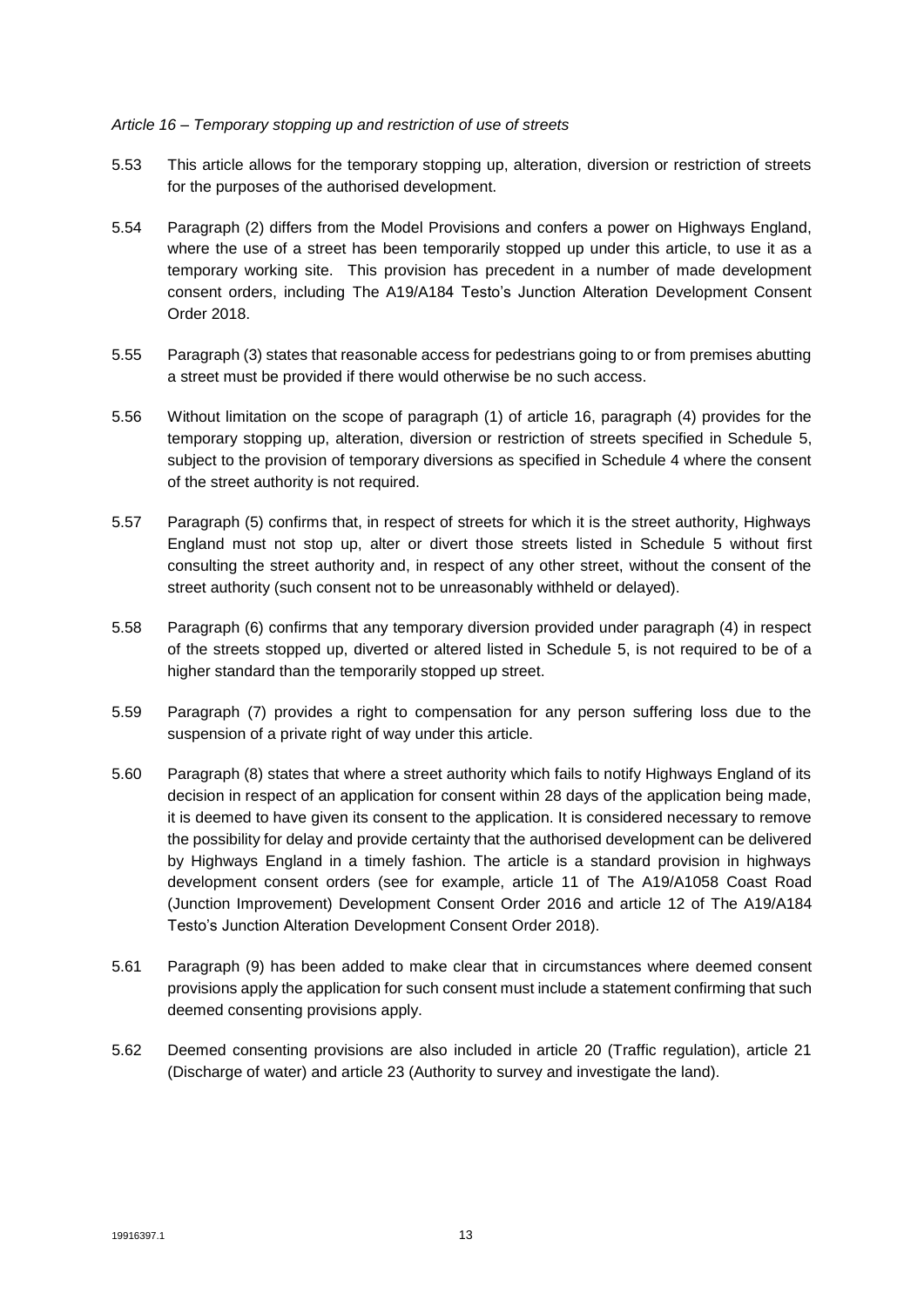*Article 17 – Permanent stopping up and restriction of use of streets, public rights of way and private means of access*

- 5.63 This article is based on article 9 of the Model Provisions and allows streets, public rights of way and private means of access listed in Parts 1 to 6 of Schedule 6 to be stopped up (i.e. the legal right of way along them to be extinguished).
- 5.64 Paragraph (2) relates to the street, public rights of way and private means of access to be stopped up as specified in Parts 1, 3 and 5 of Schedule 6, for which a substitute is to be provided. It requires the substitute to be completed and open for use, or a temporary alternative route to be available, before the street, public right of way or private means of access in question is stopped up.
- 5.65 For the streets, public rights of way and private means of access to be stopped up as specified in Parts 2, 4 and 6 of Schedule 6, no substitute means of access is to be provided. In this case, the street, public right of way or private means of access may not be stopped up unless one of the conditions referred to in paragraph (4) is met.
- 5.66 Paragraph (6) provides that highways England may alter the private means of access listed in Part 7 of Schedule 6 to the Order. These are alterations which can be undertaken without formally stopping up the private means of access under article 17.
- 5.67 Paragraph (7) provides a right to compensation for any person suffering loss due to the suspension or extinguishment of a private right of way under this article.
- 5.68 Since the definition of a "street" in section 48 of the 1991 Act includes highways and footways, the stopping up and diversion of footpaths and footways are also dealt with in this article and Schedule 5. The wording is substantially based on numerous highways DCOs, see for example article 12 of The A19/A1058 Coast Road (Junction Improvement) Development Consent Order 2016 and article 13 of The A19/A184 Testo's Junction Alteration Development Consent Order 2018.
- *Article 18 – Access to works*
- 5.69 This article is based on article 12 of the Model Provisions and allows works accesses to public highways to be created within the Order limits. It provides Highways England with a general power to form means of access rather than accesses set out in a schedule, to provide an appropriate degree of flexibility in case the need for an access only becomes apparent at a later stage in the implementation of the proposed development. These powers are equivalent to those available to Highways England when implementing schemes under the Highways Act 1980.
- 5.70 The provisions of this article confer slightly broader powers than those contained in the 1980 Act, which allows a highway authority to provide *"a new means of access to any premises"* where it considers it *"necessary or expedient in connection with the construction, improvement or alteration of a highway"* to do so. The statutory power is subject to securing the consent of the authority which is, or which will become, the highway authority for that highway. The inclusion of this article is considered to be appropriate as it will help to ensure that the authorised development can be carried out expeditiously by allowing Highways England to create new temporary accesses as and where required, particularly in response to requests from landowners, occupiers and other affected parties.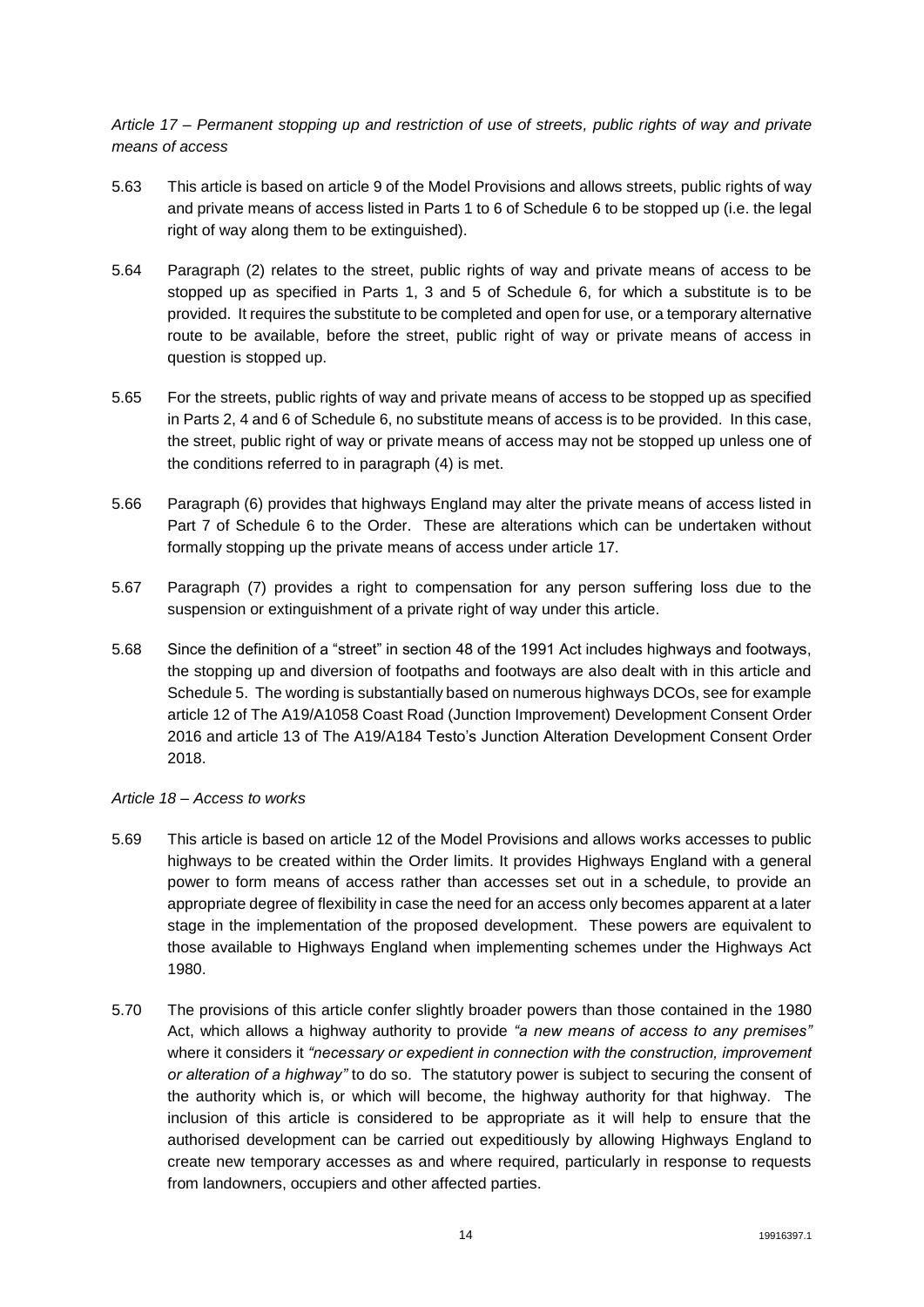5.71 This provision has precedent in a number of made development consent orders including The A19/A184 Testo's Junction Alteration Development Consent Order 2018

#### *Article 19 – Clearways, prohibitions and restrictions*

- 5.72 This article makes it unlawful for road users to stop on the roads or prohibits entry to the roads specified in Part 1 of Schedule 7 or to use any vehicle which exceeds the weight restrictions specified in relation to the roads set out in Part 2 of Schedule 6, except upon the direction of or with the permission of a constable or a traffic officer in uniform, or for emergency and other unavoidable reasons.
- 5.73 The purpose of this article is to ensure the safe and proper operation of the authorised development, and to ensure the Scheme delivers its intended benefits. It is therefore considered appropriate for this provision to be included in the Order as an ancillary matter under section 120(3) of the 2008 Act or a provision which is necessary or expedient for giving full effect to other provisions of the Order (for example, the powers to construct and maintain the authorised development).
- 5.74 Such traffic regulation measures are normally made by Traffic Regulation Order ("**TRO**") under the Road Traffic Regulation Act 1984 ("**the 1984 Act**"), with such Orders subject to consultation and publicity requirements. Inclusion within the DCO is appropriate as the consultation, publicity and examination processes within the DCO procedure provide a more than adequate substitute for the consultation and publicity requirements associated with TROs.
- 5.75 The proposed restrictions sought under Article 19 are similar to those which would apply to a clearway established under section 2 of the 1984 Act. This provides that a TRO may make provision prohibiting, restricting or regulating the use of a road, or any part of the width of a road, by vehicular traffic, or by vehicular traffic of any class specified in the Order either generally or subject to exceptions specified in the Order or determined in a manner provided for it or with reference to periods of time.
- 5.76 Paragraph (5) also clarifies that paragraphs (1), (2), (3) and (4) have effect as if made by an Order under the 1984 Act, and can be varied or revoked by an Order made under that Act or any other enactment which provides for the variation or revocation of such Orders, without the need to apply under that Act for an amendment to the Order.
- 5.77 The wording in this article has been approved and the principle for the inclusion of traffic regulation measures accepted in The A19/A1058 Coast Road (Junction Improvement) Development Consent Order 2016 (see article 14) and The A19/A184 Testo's Junction Alteration Development Consent Order 2018 (see article 15).

#### *Article 20 – Traffic regulation*

5.78 The purpose of this article is to provide Highways England with powers to make traffic regulation orders in relation to roads for which it is not the highway authority, so that it can implement traffic management measures (e.g. restrictions on the use of roads) necessary to construct the authorised development. This provision is not included in the Model Provisions but has been consistently approved in DCOs granted under the 2008 Act. The drafting adopted draws on the approach taken in article 37 of The A556 (Knutsford to Bowdon Improvement) Development Consent Order 2014, article 43 of The M4 Motorway (Junctions 3 to 12) (Smart Motorway)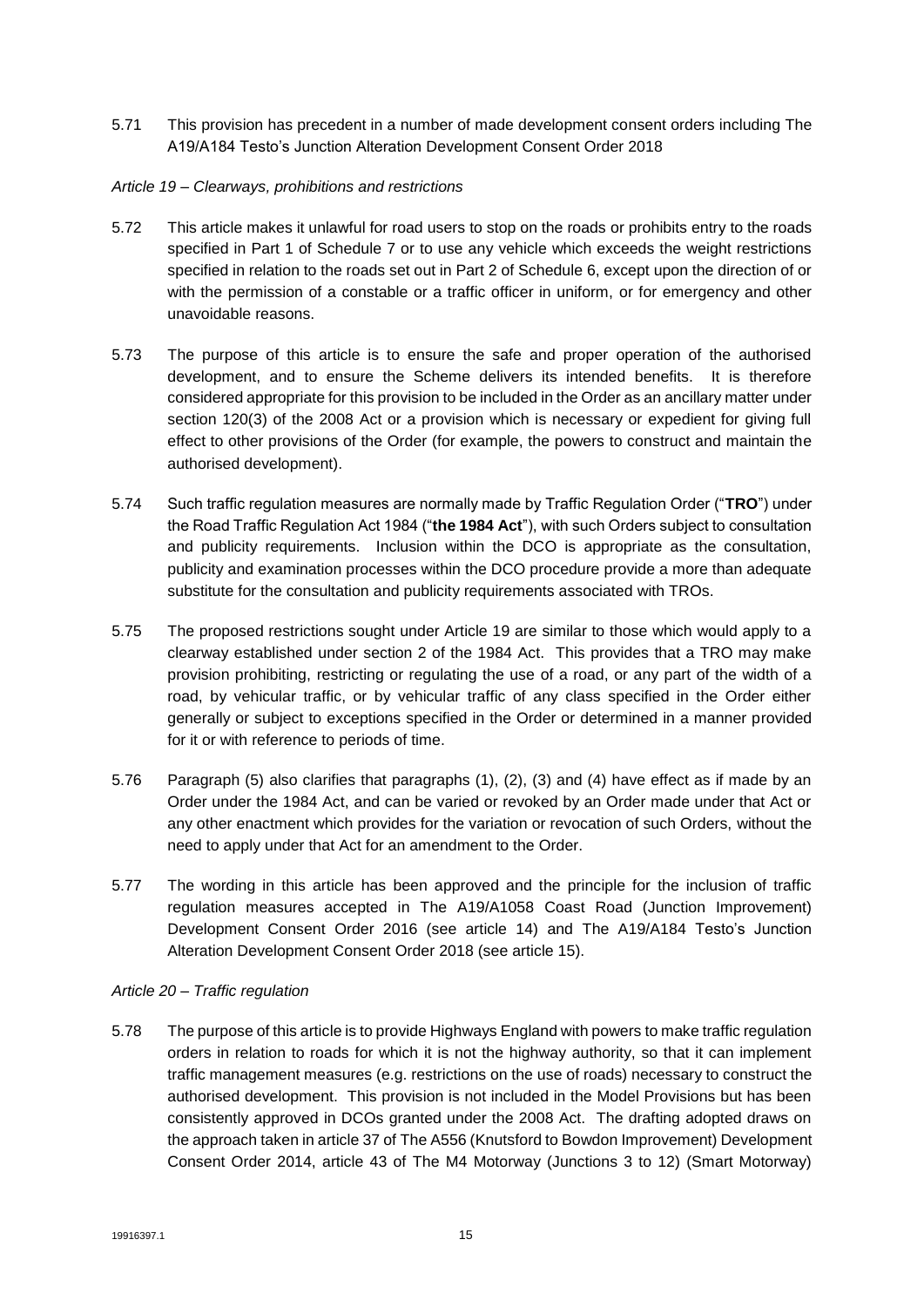Development Consent Order 2016 and article 16 of The A19/A184 Testo's Junction Alteration Development Consent Order 2018.

- 5.79 This article would, at any time prior to 12 months following the opening of the authorised development for public use, allow Highways England, in so far as it is necessary or expedient for the purposes of the construction, maintenance or operation of the authorised development, to:
	- (a) revoke, amend or suspend in whole or in part any order made under the 1984 Act;
	- (b) permit, prohibit or restrict the stopping, waiting, loading or unloading of vehicles on any road;
	- (c) authorise the use as a parking place of any road;
	- (d) make provision as to the direction or priority of vehicular traffic on any road; and
	- (e) permit or prohibit vehicular access to any road.
- 5.80 Paragraph (2) has been amended to allow a traffic regulation order to be applied for by Highways England for the purpose of preventing the use of a road or for preserving or improving the amenity of the road.
- 5.81 Implementation of any of the measures is subject to the prior approval of the traffic authority in whose area the roads are situated. Requirement is also made for the chief officer of police and the relevant traffic authority to be notified in advance. This complies with the consultation and publicity requirements for TROs under the Secretary of State's Traffic Orders (Procedure) (England and Wales) Regulations 1990/1656.

#### **Part 4 – Supplemental powers**

#### *Article 21 – Discharge of water*

- 5.82 This article establishes statutory authority for Highways England to discharge water into a sewer, watercourse or drain in connection with the carrying out or maintenance of the authorised development.
- 5.83 This statutory authority is subject to Highways England obtaining the consent of the owner of the sewer, watercourse or drain, but that consent cannot be withheld unreasonably (paragraph (3)).
- 5.84 Paragraph (6) requires the undertaker to take such steps as are reasonably practicable to ensure that any water that is discharged is as free as may be practicable from gravel, soil or other solid substance, oil or matter in suspension.
- 5.85 Paragraph (7) makes clear that this article does not obviate the need for an environmental permit for such discharge where this is relevant.
- 5.86 Paragraph (9) states that a person who fails to notify the undertaker of its decision in respect of an application for consent/approval within 28 days of the application being made is deemed to have granted consent/approval. This time limit is considered necessary to remove the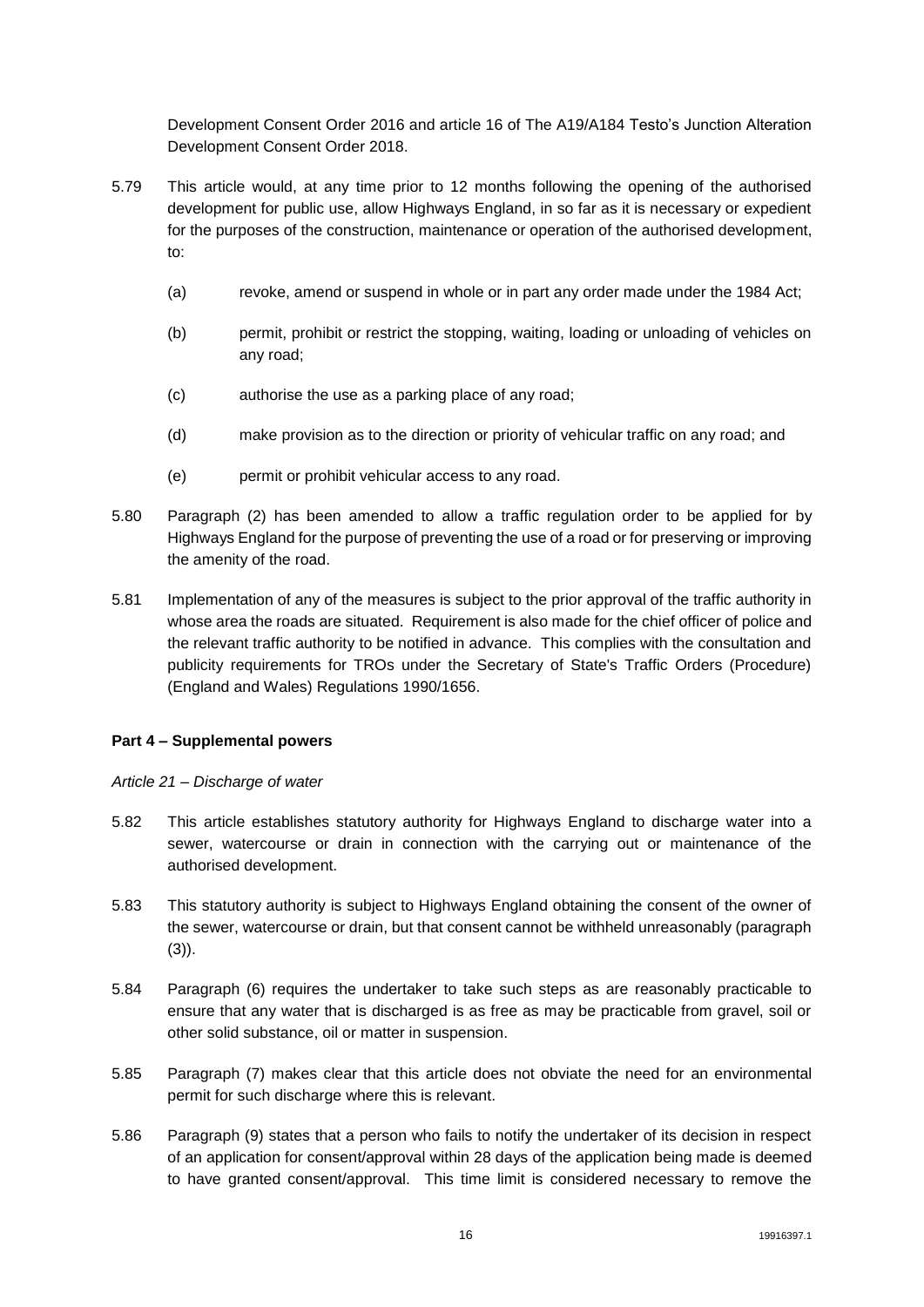possibility for delay and provide certainty that the authorised development can be delivered by the undertaker in a timely fashion. As an NSIP, the authorised development should not be at risk of being held up due to a failure to respond to an application for consent/approval.

5.87 This article is based on article 14 of the Model Provisions and has been included in previous Highways England Orders (see for example article 18(7) of The M20 Junction 10a Development Consent Order 2017). It is required for this Scheme in order to establish and regulate Highways England's authority to discharge water to watercourses, public sewers and drains.

#### *Article 22 – Protective work to buildings*

- 5.88 The purpose of this article is to allow Highways England to undertake protective works to buildings affected by the authorised development, such as underpinning, and to set out the procedure that will apply in these circumstances.
- 5.89 The article is based on article 15 of the Model Provisions and has broad precedent (see article 16 of The A19/A1058 Coast Road (Junction Improvement) Development Consent Order 2016, article 18 of The A14 Cambridge to Huntingdon Improvement Scheme Development Consent Order 2016 and article 18 of The A19/A184 Testo's Junction Alteration Development Consent Order 2018).
- 5.90 Paragraph (10) applies section 13 of the Compulsory Purchase Act 1965, thereby providing an enforcement mechanism (by way of a warrant) where entry onto, or possession of, land under the article is refused.

#### *Article 23 – Authority to survey and investigate the land*

- 5.91 This article gives Highways England the power to enter certain land for the purpose of surveying and investigating the land. The article provides that Highways England must give 14 days' notice before exercising the powers of entry, and that compensation is payable for any loss or damage.
- 5.92 Paragraph (7) applies section 13 of the Compulsory Purchase Act 1965, thereby providing an enforcement mechanism (by way of a warrant) where entry onto, or possession of, land under the article is refused.
- 5.93 Paragraphs (1) to (5) are based on the Model Provisions and have precedent in a number of made DCOs to date. Paragraphs (6) and (7) have precedent in The A14 Cambridge to Huntingdon Improvement Scheme Development Consent Order 2016.
- 5.94 The drafting in paragraph (1) departs from the Model Provisions by authorising surveys, where reasonably necessary, on land outside but adjacent to the Order limits. This extension beyond the Order limits has precedent in the Silvertown Tunnel Order 2018. Powers to make excavations and boreholes, to investigate groundwater and discharge water onto land are also included, to ensure that Highways England is able to undertake all necessary activities in connection with surveying the land.
- 5.95 The ability to survey land adjacent to the Order limits where reasonably necessary is required so that Highways England can be confident that the surveys can be conducted to assess the effects of the Scheme, or on the Scheme, from outside its limits. It imposes a lesser burden than seeking compulsory acquisition of such land.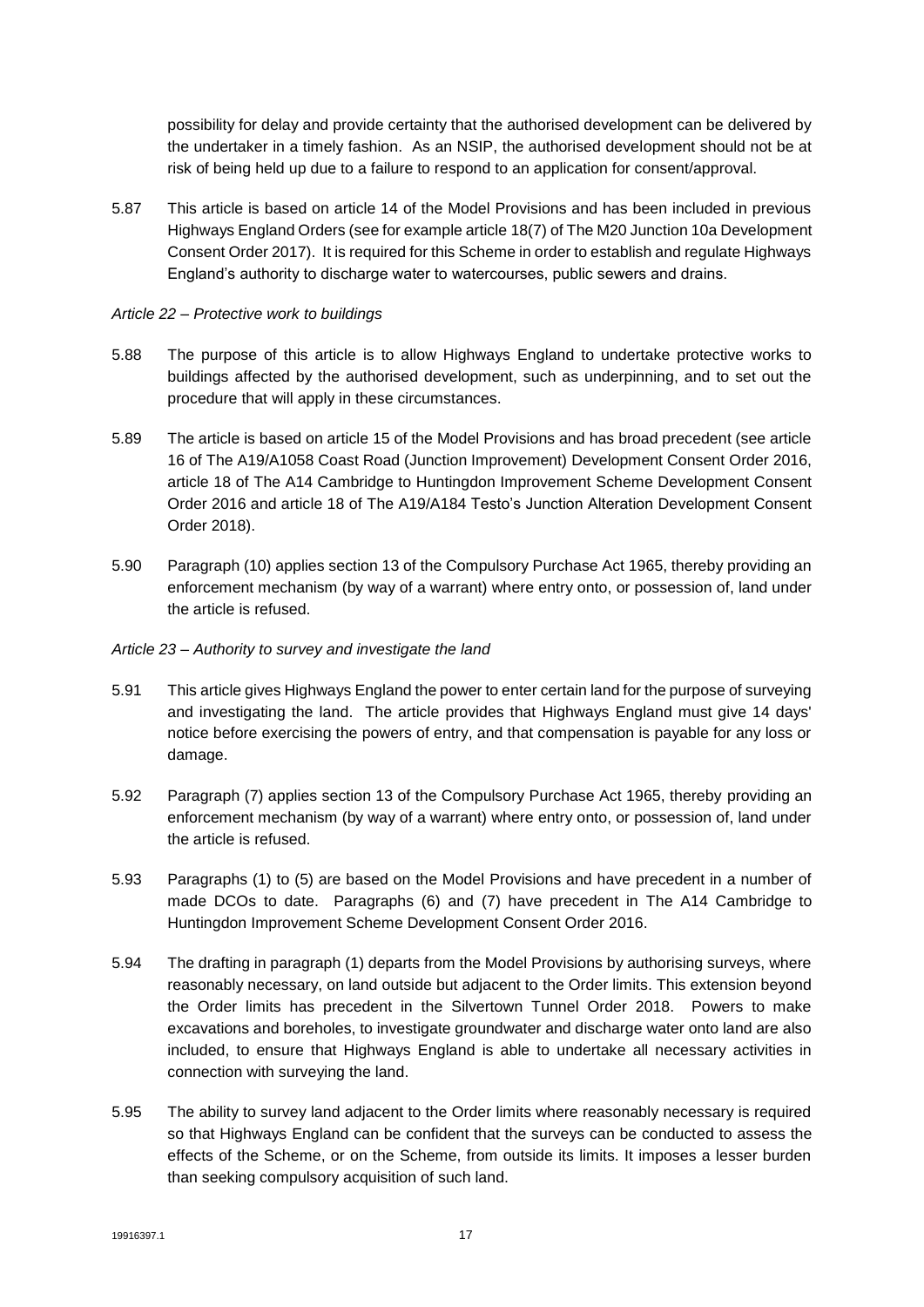### **Part 5 – Powers of acquisition**

#### *Article 24 – Compulsory acquisition of land*

- 5.96 This article authorises the acquisition of land by compulsory purchase. It grants the power to acquire such of that land as is required for the authorised development, or to facilitate it, or is incidental to it. The power of acquisition over the Order land is qualified and restricted by subparagraph (2), in the case of parcels of land specified in the Order where only rights and restrictive covenants can be acquired (article 23 (2)-(3)), where possession of land parcels as specified in the Order may be taken temporarily only (article 3329(9)) or where Crown rights apply.
- 5.97 The provision is necessary to secure the delivery of the Scheme as set out in more detail in the Statement of Reasons accompanying the application

#### *Article 25 – Compulsory acquisition of land – incorporation of the mineral code*

5.98 This article incorporates Parts 2 and 3 of Schedule 2 to the Acquisition of Land Act 1981. This means that where Highways England acquires land under the powers of the Order, it will not acquire any mineral deposits present in the land (other than those necessarily extracted or used in constructing the authorised development) unless they are expressly included in the conveyance. The drafting is based on article 19 of the Model Provision and has been approved in a number of DCOs granted under the 2008 Act.

#### *Article 26 – Time limit for exercise of authority to acquire land compulsorily*

- 5.99 This article gives Highways England five years to issue 'notices to treat' or to execute a 'general vesting declaration' to acquire the land that is subject to the power of compulsory purchase. These are the two main procedural methods by which the process of compulsorily acquiring land may be undertaken should this Order be made.
- 5.100 The article also sets a 5-year time limit on Highways England's power to take temporary possession of land, although it does not prevent Highways England from remaining in possession of land after that time if it took possession within the 5-year limit (this has consistently been approved by the Secretary of State, see for example article 22 of The A14 Cambridge to Huntingdon Improvement Scheme Development Consent Order 2016 and article 22 of The A19/A184 Testo's Junction Alteration Development Consent Order 2018).

#### *Article 27 – Compulsory acquisition of rights and restrictive covenants*

- 5.101 This article allows for existing rights in land to be acquired as well as the land itself, and also for the acquisition of new rights and the imposition of restrictive covenants over land.
- 5.102 This article provides for such rights and restrictive covenants as may be required to be acquired or imposed by Highways England over land which it is authorised to acquire under article 24. The public benefit of this is that it would allow Highways England, if possible, to reduce the area of outright acquisition and rely on rights or restrictive covenants instead. A provision of this kind is usual in Transport and Works Act orders and Hybrid Bills, and has been followed in a number of DCOs granted (for example article 23 of The A14 Cambridge to Huntingdon Improvement Scheme Development Consent Order 2016 and article 23 of The A19/A184 Testo's Junction Alteration Development Consent Order 2018).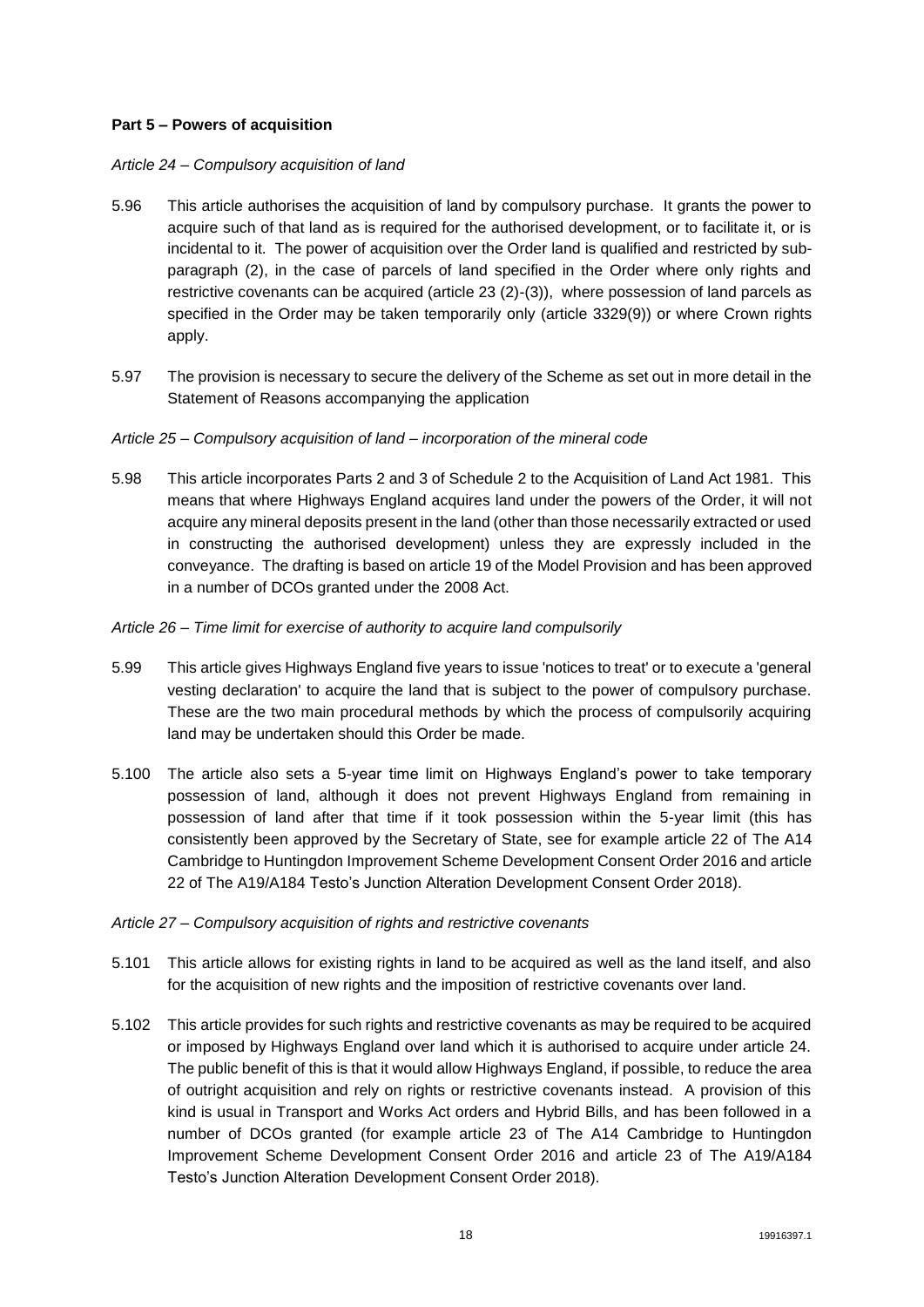- 5.103 Paragraph (2) provides that in respect of the land described in Schedule 8, Highways England's powers of compulsory acquisition are limited to the acquisition of such rights or the imposition of such restrictive covenants as may be required for the purposes set out in that Schedule.
- 5.104 Paragraph (3) provides that where Highways England needs only to acquire rights or impose restrictive covenants over land, it shall not be obliged to acquire any greater interest in that land.
- 5.105 Paragraph (4) applies Schedule 9 which imposes modifications to the compulsory purchase and compensation provisions under general legislation. They do not affect the entitlement to compensation, but generally ensure that the compensation procedure applies to the additional categories of acquisition covered by the Order – the creation of new rights and the imposition of restrictive covenants in particular. This is a consequence of the extension of land acquisition powers to these categories (included to allow lesser land interests to be acquired).
- 5.106 For the purposes of section 126(2) of the 2008 Act, the relevant compensation provisions are modified only to the extent necessary to ensure that they apply properly to the acquisition of rights, and not to affect the amount of compensation to which landowners would be entitled. Furthermore, the provisions have been amended so that the time limits are consistent with the Order (five years as opposed to three years) and the appropriate references to the 2008 Act are made.
- 5.107 Paragraphs 2 and 4 to 10 of Schedule 9 are amendments to ensure that the relevant compulsory purchase and compensation provisions apply to acquisition of rights/restrictive covenants (and not just land). Paragraph 3 relates to correcting the references for the relevant time period (i.e. 5 years under the Order rather than 3 years under legislation).
- 5.108 The modifications are applicable generically to Orders of this kind and are based on changes made consistently in most schemes granted under the 2008 Act (see, for example, Schedule 6 to The A14 Cambridge to Huntingdon Improvement Scheme Development Consent Order 2016 for a recent example).
- 5.109 As a result of changes contained in the Housing and Planning Act 2016, the Order has also been updated to ensure that the correct provisions are modified. These changes are based on the amendments contained in High Speed Rail (London - West Midlands) Act 2017 and have also been adopted in the London Overground (Barking Riverside Extension) Order 2017.

#### *Article 28 – Private rights over land*

- 5.110 In order for it to be possible to implement the Scheme, provision is needed for the extinguishment of private rights in the Order land that would be incompatible with that implementation. Article 28 supplies that provision.
- 5.111 Article 28(1) provides for the extinguishment of private rights over Order land subject to compulsory acquisition under the Order, from the moment of acquisition or occupation of that land.
- 5.112 Article 28(2) provides for the extinguishment of existing private rights over land that is subject to the compulsory acquisition of new rights or imposition of restrictive covenants (but where the underlying land is not subject to powers of compulsory acquisition), if the exercise of those existing rights is inconsistent with the implementation of the Scheme, from the date of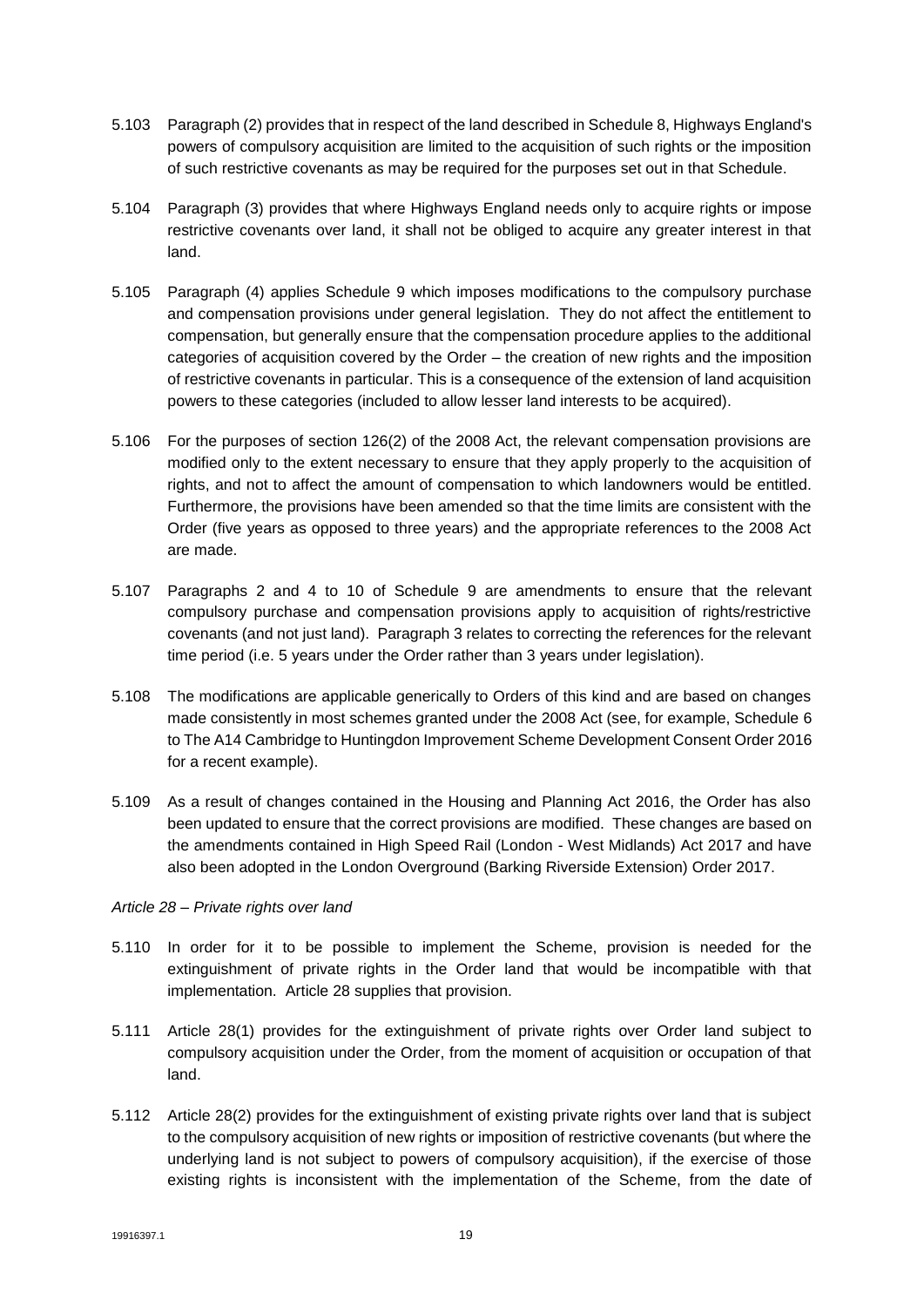acquisition of the right, imposition of the restrictive covenant or occupation of the underlying land.

- 5.113 Article 28(3) provides that rights over Order land that is already owned by Highways England are also extinguished, at the point that any activity authorised by the Order interferes with or breaches those rights.
- 5.114 Article 28(4) provides for the temporary suspension of private rights over Order land that is not acquired but is occupied temporarily by Highways England in order to construct the proposed development. The suspension is for the duration of the occupation.
- 5.115 Paragraphs (5) to (8) of article 28 make provision for compensation and for circumstances where rights are preserved.
- 5.116 Article 28(9) sets out a list of matters deemed to be private rights to provide certainty as to the scope of the article. The list of deemed private rights is broad in order to ensure that any right which could potentially interfere with the implementation of the proposed development can be extinguished. A similar list appears in the equivalent article in The A14 Cambridge to Huntingdon Improvement Scheme Development Consent Order 2016 (see article 25), The A19/A1058 Coast Road (Junction Improvement) Development Consent Order 2016 (see article 24) and The A19/A184 Testo's Junction Alteration Development Consent Order 2018 (see article 24).
- *Article 29 – Modifications of Part 1 of the 1965 Act*
- 5.117 The purpose of this article is to ensure consistency between the standard terms of highways development consent orders and the Compulsory Purchase Act 1965 (as amended by the Housing and Planning Act 2016) as applied by section 125 of the Act. In accordance with section 126(2) of the 2008 Act, these provisions are modified only to the extent necessary to ensure that they apply properly to the compulsory acquisition powers authorised by the Order. These modifications have broad precedent in Schedule 14 to the High Speed Rail (London – West Midlands) Act 2017 and the Silvertown Tunnel Order 2018.

#### *Article 30 – Application of the 1981 Act*

- 5.118 This article applies (with minor modifications to make the provisions appropriate to the context of acquisition under powers in a development consent order) the provisions of the 1981 Act to compulsory acquisition under the Order, so that Highways England has the option of acquiring Order land that is subject to the powers of compulsory acquisition by vesting declaration.
- 5.119 Vesting declarations are one of two ways of acquiring land that is subject to compulsory purchase. The other method involves serving a notice to treat on the land owner to commence the process of establishing the acquisition price, after which title in the land is transferred. The date on which title will transfer is uncertain under the notice to treat method.
- 5.120 A vesting declaration, in contrast, sets the date on which title in the land is transferred to the acquiring authority. Compensation is negotiated or determined and paid later. Vesting declarations therefore allow title in the land to pass to the acquiring authority more quickly than using the notice to treat method, and also allow several parcels to be acquired at once. Their use is subject to serving notices and observing time limits as required by the 1981 Act (as amended by the Housing and Planning Act 2016).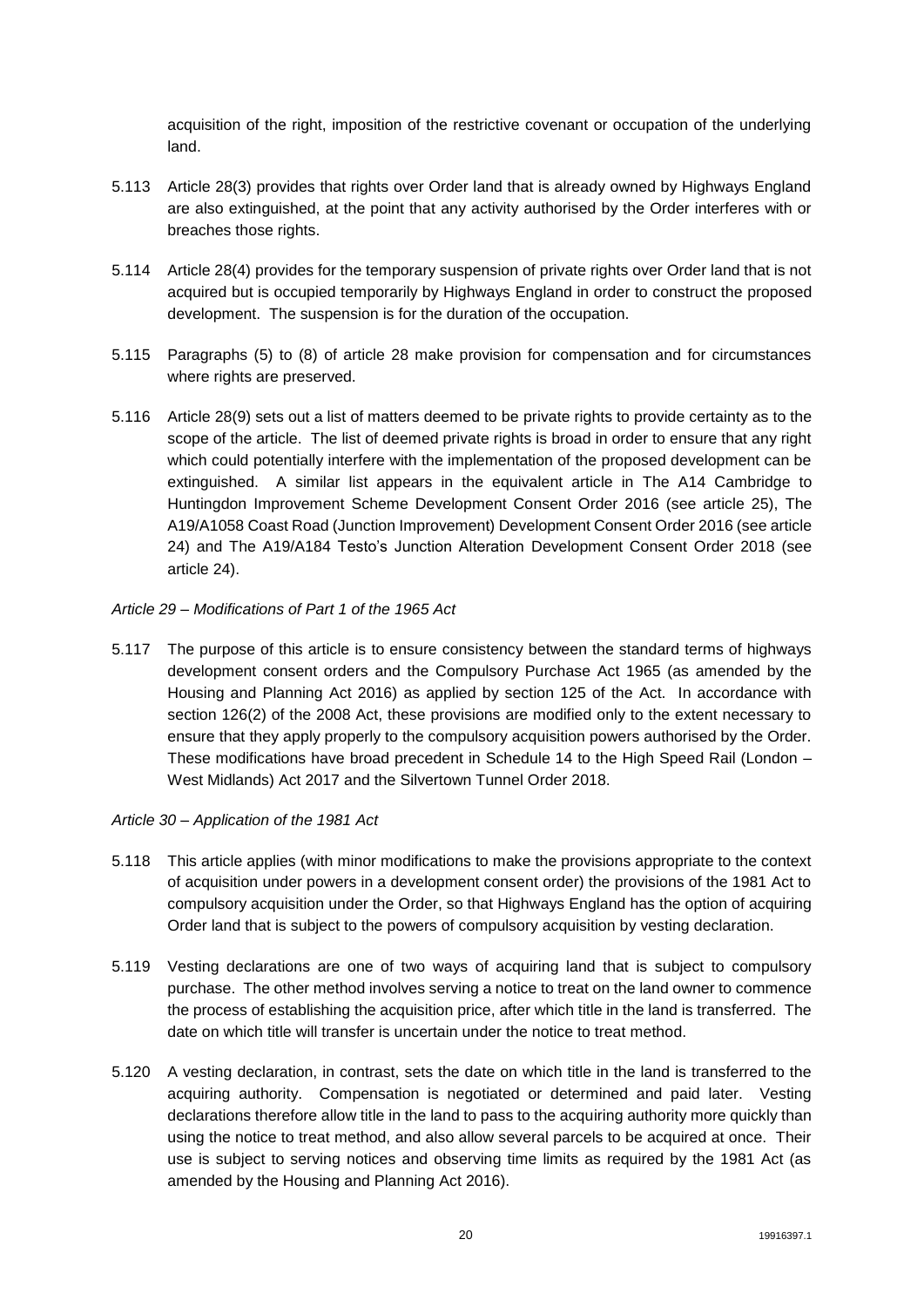5.121 The modifications ensure consistency with the standard 5-year period sought under the Order for acquisition of rights. It further ensures that appropriate references are made to the 2008 Act. The modifications are based in large part on previous highways NSIPs and, following amendments to the 1981 Act in the Housing and Planning Act 2016, the High Speed Rail (London - West Midlands) Act 2017.

#### *Article 31 - Acquisition of subsoil or airspace only*

- 5.122 This article is based on article 24 of the Model Provisions but, in addition to the acquisition of subsoil interests, allows Highways England to acquire the airspace above land, rather than having to acquire all of the land.
- 5.123 The purpose of this article is to give Highways England the flexibility to minimise the extent of interests to be acquired, with consequently less impact on affected landowners, and lower payments of compensation, both of which are in the public interest.
- 5.124 Any subsoil or airspace acquired under this provision can only be used for the same purposes for which Highways England could have acquired all of the land. This provision allows acquisition of the minimum interest needed to deliver the Scheme.
- 5.125 This too is a standard provision used in many highways development consent orders (see for example article 27 of The A14 Cambridge to Huntingdon Improvement Scheme Development Consent Order 2016 and article 27 of The A19/A184 Testo's Junction Alteration Development Consent Order 2018).

#### *Article 32 - Rights under or over streets*

- 5.126 The purpose of this article, which follows article 27 of the Model Provisions, is to allow Highways England to appropriate and use land above or below streets within the Order limits, without having to acquire the street or any right or easement in it. The exercise of this power, without full acquisition, is prohibited in the circumstances set out in paragraph (3). Compensation is payable for any loss or damage caused to an owner or occupier of land affected by the power of appropriation where no acquisition has taken place.
- 5.127 This article has been included in the majority of DCOs made to date. It is considered that the article remains necessary for the Scheme notwithstanding the Housing and Planning Act 2016, and it was retained in The Silvertown Tunnel Order 2018. It is necessary to enable Highways England to use temporary structures to divert non-motorised user routes during the construction of the Scheme.

#### *Article 33 – Temporary use of land for carrying out the authorised development*

- 5.128 The purpose of this article, which is adapted from article 28 of the Model Provisions, is to allow the land set out in Schedule 10 to be occupied temporarily while the works are carried out. This is land which is required during construction of the Scheme but is not required permanently. The authorisation of temporary possession prevents the undertaker having to permanently acquire land which is required to construct the authorised development but which is not needed permanently and therefore assists in minimising the interference with landowners' rights.
- 5.129 The land in respect of which Highways England may take temporary possession falls into two categories, as follows: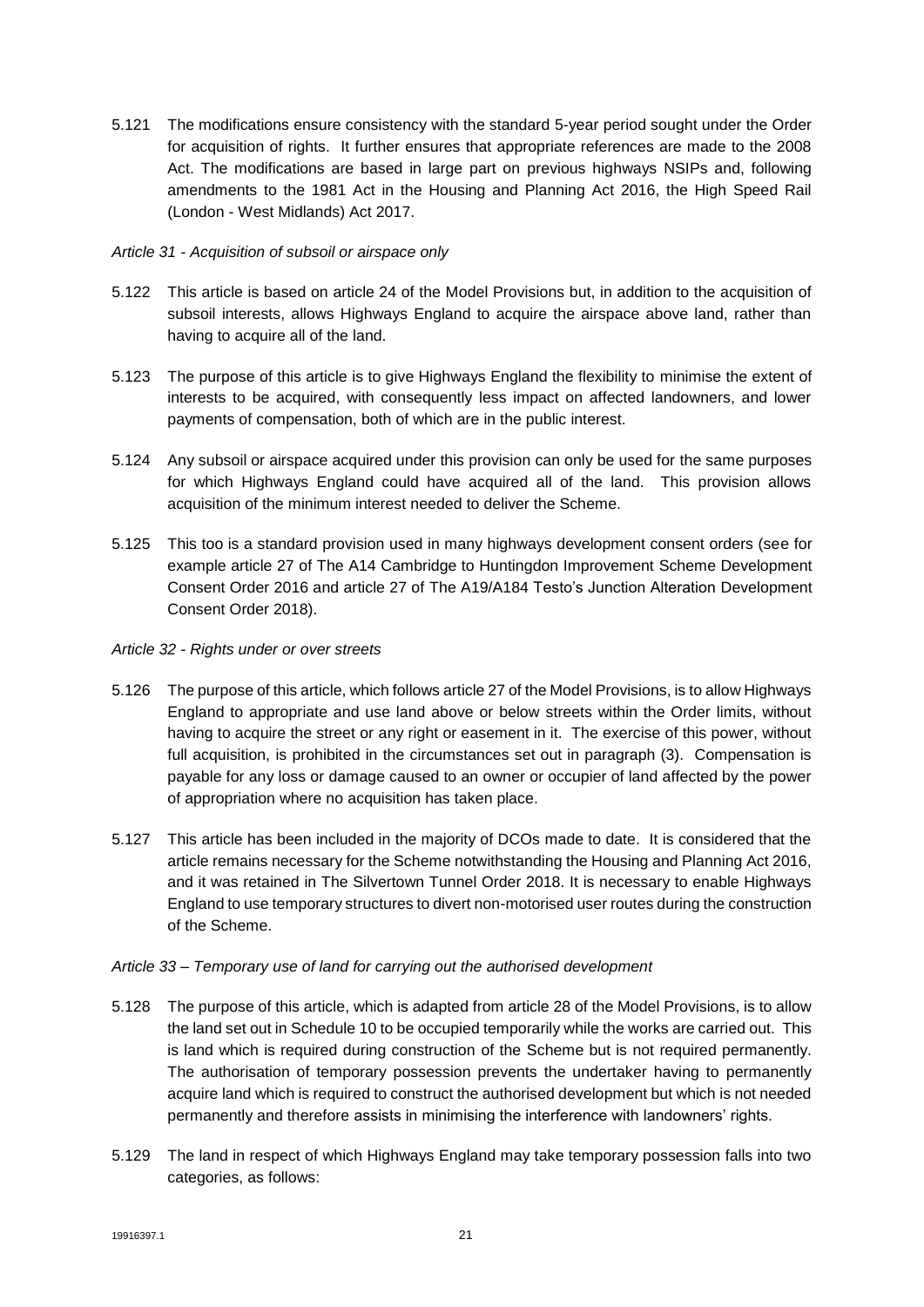- (a) Paragraph 1(a)(i) allows the land set out in Schedule 10 to be occupied temporarily while the works are carried out. This is land which is required during construction of the Scheme but which is not required outright permanently, and includes land which will be occupied temporarily and then subject to permanent rights (e.g. diversion of utilities apparatus). Paragraph (9) prevents this land from being acquired permanently, although confirms that acquisition of rights over this land, or of subsoil / airspace only, is not prevented and is required in respect of certain parcels. Likewise, some land taken temporarily will have permanent works undertaken to it, e.g. accommodation works (see further paragraph (4)(b), and Schedule 10); and
- (b) Paragraph 1(a)(ii) allows for the temporary occupation of any of the land that is subject to the powers of permanent acquisition, but in respect of which no process for acquisition has yet been commenced. The rationale for this is that it reduces the amount of land that is required to be subject to outright acquisition. Thus article 24 with article  $33(1)(a)(ii)$  makes it possible for Highways England to occupy land temporarily initially and only proceed to acquire permanently that part which is necessary for the Scheme as constructed. The benefits of this are reduced impacts on landowners and lower costs to Highways England, which is in the public interest. In line with this, paragraph (1)(d) confirms that works comprised within the authorised development can be undertaken on land that has been temporarily occupied.
- 5.130 The inclusion of this article is important to ensure that the Scheme can be carried out efficiently and expeditiously following the making of the Order. Highways England is entitled to either occupy and use land pending its permanent acquisition, or to temporarily occupy and use land that is not to be permanently acquired, with provision made for the restoration of the land and the payment of compensation to the affected landowners and occupiers for any loss or damage arising. These powers are considered to be reasonable given the status of the Scheme as an NSIP.
- 5.131 In a departure from article 28 of the Model Provisions, article 33(4) specifies that Highways England is not required to:
	- 5.131.1 restore the land on which any permanent works have been constructed under paragraph (1)(d). This is required, given Highways England's ability to construct the Scheme (i.e. including permanent works) under the powers in this article (as described above);
	- 5.131.2 restore the land of which temporary possession has been taken to a better condition than it was in before temporary possession. It is considered reasonable for any reinstatement of land to be on a like-for-like basis;
	- 5.131.3 remove any ground strengthening works which have been placed on the land to facilitate the construction of the Scheme. This is included to ensure, as far as possible, the safe operation of the Scheme;
	- 5.131.4 remove any measures installed over or around statutory undertakers' apparatus to protect that apparatus. This is included to ensure that the apparatus of statutory undertakers is expressly protected under the Order; and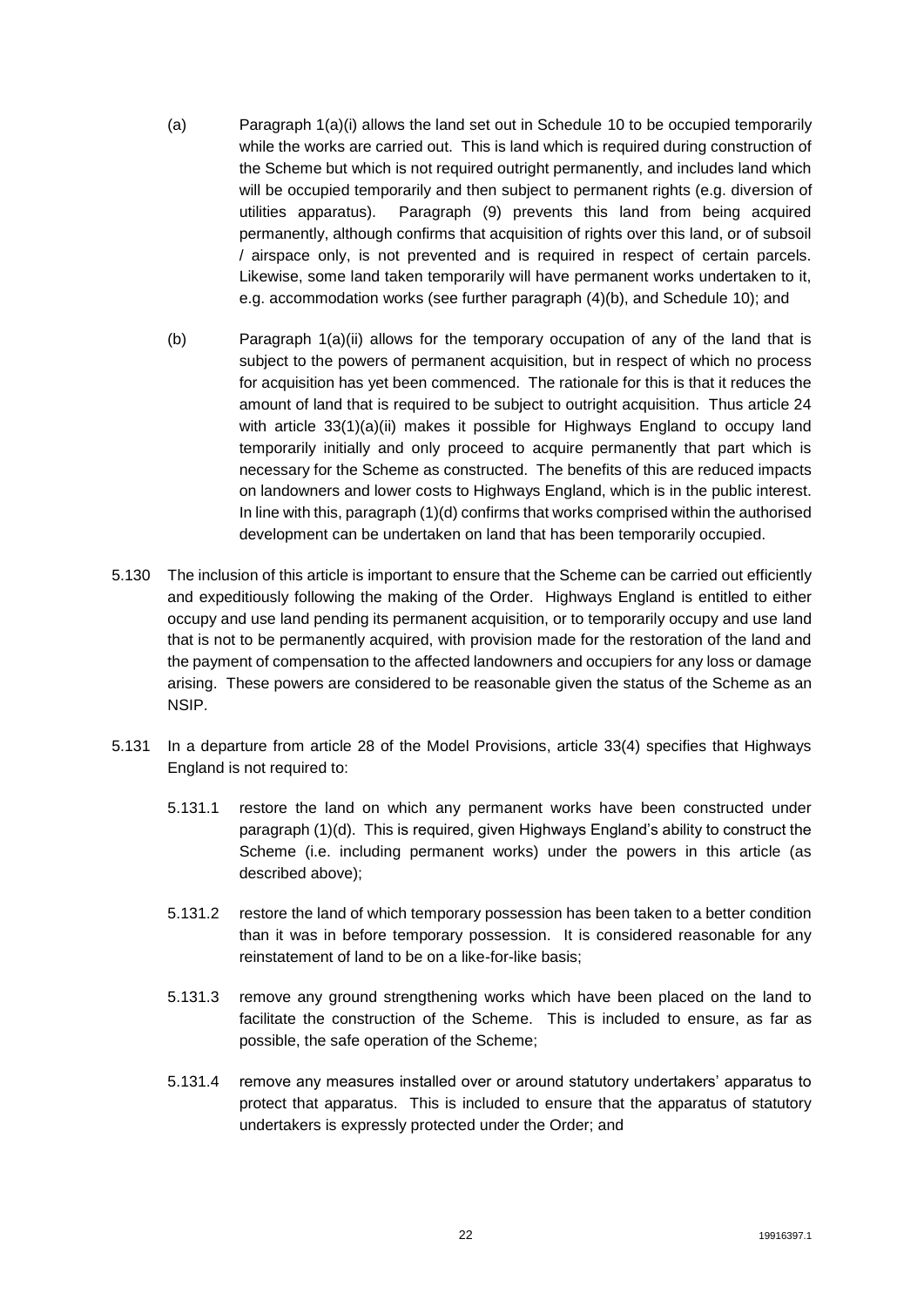- 5.131.5 remove or reposition any apparatus belonging to statutory undertakers or necessary mitigation works. This safeguards the interests of statutory undertakers in relation to their apparatus and also ensures that necessary mitigation of the adverse impacts of the Scheme can be retained on land of which temporary possession has been taken.
- 5.132 Under paragraph (7), any dispute as to the satisfactory removal of temporary works and restoration of land under paragraph (4) does not prevent Highways England from giving up possession of the land. This provision is considered to be reasonable as it clarifies that Highways England is able to give up possession of land, and bring to an end any obligations associated with that possession, without affecting any duty on Highways England to undertake restorative work on land in the event that a dispute under paragraph (4) is resolved in a landowner's favour.

#### *Article 34 – Temporary use of land for maintaining the authorised development*

- 5.133 This article provides that Highways England may take temporary possession of land within the Order limits as required for the purpose of maintaining the authorised development and to construct such temporary works as may be reasonably necessary for that purpose for a period of five years from the date on which that part of the authorised development is first used.
- 5.134 This power does not apply with respect to houses, gardens or any other buildings for the time being occupied (paragraph 2).
- 5.135 Under paragraph (6), all temporary works must be removed before Highways England gives up possession under this article and the land must be restored to the reasonable satisfaction of the owners. In the same way as article 33, any dispute as to the satisfactory restoration of land is not to prevent Highways England from giving up possession of the land.
- 5.136 Provision is made for giving notice and compensation (paragraphs 3, 6 and 8), save in the circumstances described in paragraph 4. A departure from the normal notice requirements in cases of emergency is precedented and was approved in article 28 of the River Humber Gas Pipeline Replacement Order 2016.
- 5.137 This article is substantially based on the wording used in The A19/A1058 Coast Road (Junction Improvement) Development Consent Order 2016 (see article 28), The M4 Motorway (Junctions 3 to 12) (Smart Motorway) Development Consent Order 2016 (see article 29) and The A19/A184 Testo's Junction Alteration Development Consent Order 2018 (see article 30). It is also based on article 29 of the Model Provisions.
- 5.138 This article is required to enable Highways England to carry out maintenance during the maintenance period and is considered appropriate as it would impose a lesser burden than permanently acquiring rights to achieve the same purpose.

#### *Article 35 – Statutory undertakers*

- 5.139 This article provides Highways England with clear statutory authority to acquire rights over land owned by statutory undertakers (i.e. utilities such as electricity and gas companies).
- 5.140 It also allows Highways England to extinguish rights that statutory undertakers have over the Order land, and to remove and reposition their apparatus. Reference is made to the Order land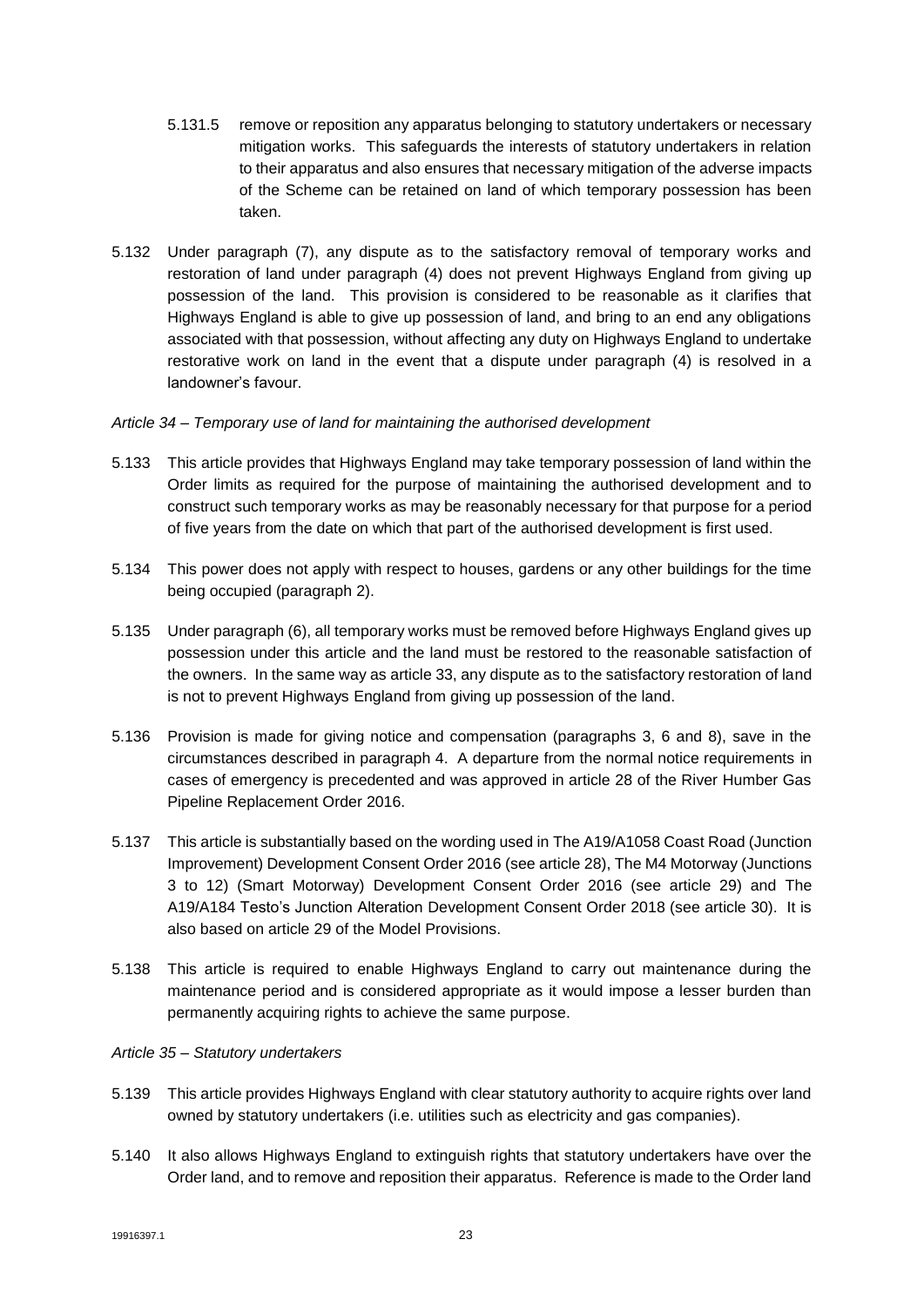so that this power is not restricted to apparatus which has been specifically shown on the land plans and described in the book of reference. In practice, it is impracticable to show and describe all such apparatus and so a general power for the extinguishment of rights and removal or relocation of apparatus belonging to statutory undertakers over or within any Order land is required.

- 5.141 As the land over which this power may be exercised is shown on the Land Plans, the requirements of Regulation 5(2)(i)(iii) of the Infrastructure Planning (Applications: Prescribed Forms and Procedure) Regulations 2009 are satisfied.
- 5.142 Paragraph (2) restricts Highways England's power to extinguish rights or move apparatus by excluding apparatus in streets. It applies alternative provisions more appropriate to balancing the interests of the various affected parties where the apparatus in question is in a street (article 36).
- 5.143 This article is subject to Schedule 12 which contains provisions for the protection of certain statutory undertakers to ensure their continued ability to carry out their functions despite the interference with their rights / apparatus required to facilitate the proposed development.
- 5.144 This too is an article with broad precedent (see the last three approved highways development consent orders: The A19/A1058 Coast Road (Junction Improvement) Development Consent Order 2016 (see article 29), The M4 Motorway (Junctions 3 to 12) (Smart Motorway) Development Consent Order 2016 (see article 30); and The A19/A184 Testo's Junction Alteration Development Consent Order 2018 (see article 31).

#### *Article 36 – Apparatus and rights of statutory undertakers in stopped-up streets*

- 5.145 This article is based on article 32 of the Model Provisions and governs what happens to statutory undertakers' apparatus (pipes, cables etc.) under streets that are stopped up by the Order. Without the article, the statutory undertaker would not have access to the apparatus, since there will no longer be a right of way along the street.
- 5.146 Under paragraph (2), the statutory undertaker may remove, relocate or replace any affected apparatus of its own volition, or must do so where reasonably requested by Highways England.
- 5.147 The statutory undertaker would receive compensation from Highways England for any relocation works and associated costs (paragraph (3)). Paragraphs (4)-(5) discount from this compensation the cost associated with a higher specification in the replacement apparatus. Paragraph (6) discounts from this compensation the increase in value to the statutory undertaker for having new rather than old (i.e. older than 7½ years) apparatus.
- 5.148 Paragraph (7) provides that where statutory undertakers are affected by a stopping up in relation to those parts of the project that constitute "major bridge works", "major transport works" or "major highway works", as defined in the New Roads and Street Works Act 1991, the cost sharing provisions under that Act will apply instead of the compensation provision in this article.
- 5.149 This article is standard for highways development consent orders (see, for example, article 32 of The A19/A184 Testo's Junction Alteration Development Consent Order 2018).

*Article 37 – Crown rights*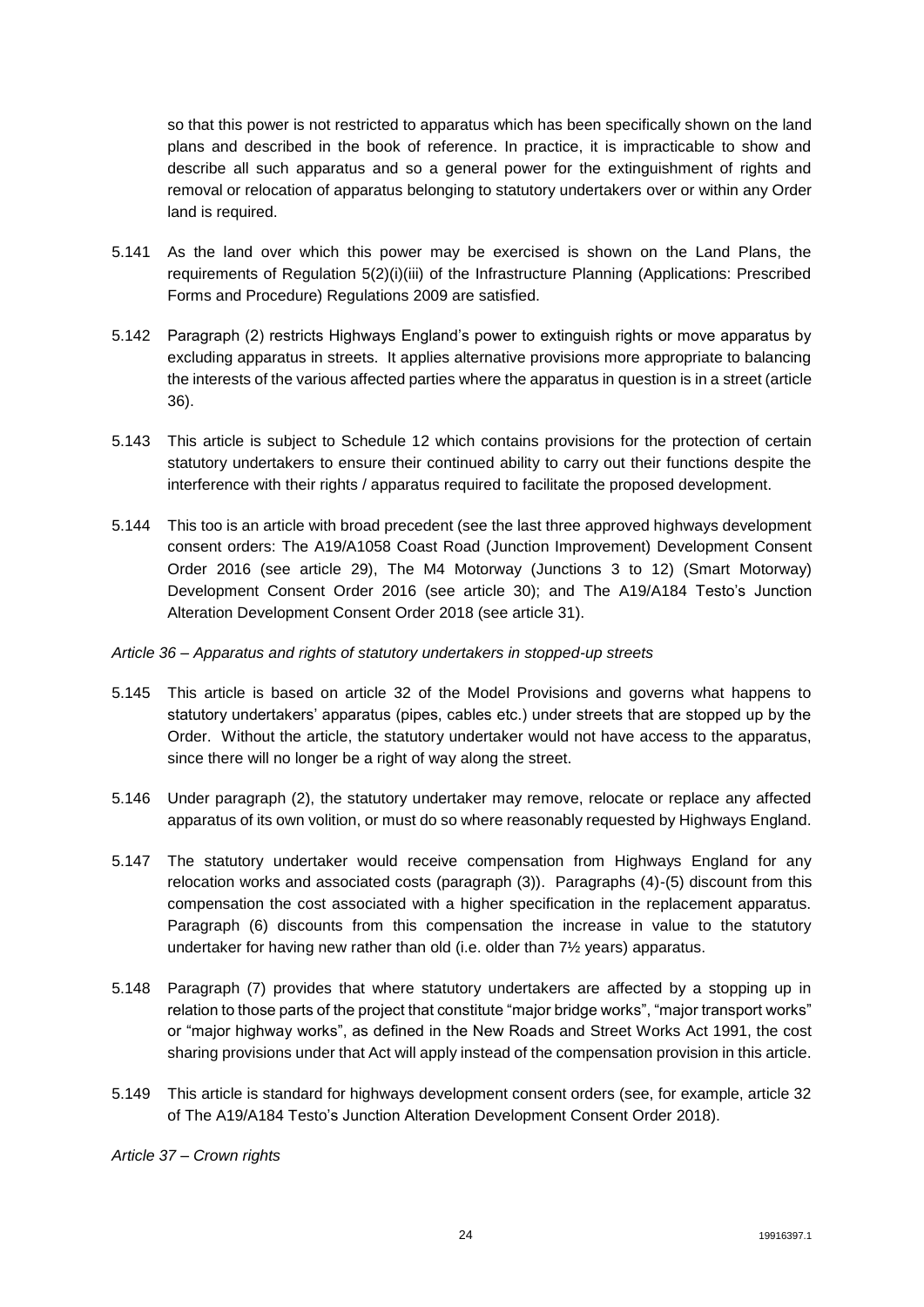5.150 This article does not feature in the Model Provisions but is included in order to protect the Crown's position in relation to its own estates, rights, powers, privileges, authorities or exemptions and to ensure that the Crown's written consent is required where any land, hereditament or rights are to be taken, used, entered or interfered with under the powers conferred by the Order. This reflects the statutory position set out in section 135 of the 2008 Act and has been included in substantially the same form in a number of Orders, including The A19/A1058 Coast Road (Junction Improvement) Development Consent Order 2016 (article 37).

#### *Article 38 – Recovery of costs of new connections*

5.151 This article follows article 33 of the Model Provisions and provides that if any statutory undertaker's apparatus is removed and this cuts a service to anyone such that they have to seek a connection to other apparatus, then the reasonable cost of establishing a new service can be claimed from Highways England.

#### **Part 6 – Operations**

#### *Article 39 – Felling or lopping of trees and removal of hedgerows*

- 5.152 This article allows any tree or shrub that is near, or overhanging, the proposed development to be felled or lopped, or have its roots cut back, if it is considered to obstruct the construction, operation or maintenance of the proposed development or endanger anyone using it. The article is also amended to allow for the removal of trees listed in a Conservation Area and which are identified in Part 1 of the accompanying schedule to this article. Compensation is payable for any loss or damage caused. This article also allows for the removal of hedgerows as defined in the Hedgerow Regulations 1997, including important hedgerows which are specified in Part 2 of the accompanying schedule to this article.
- 5.153 This article has been inserted into numerous orders (see, for example, article 34 of The A19/A184 Testo's Junction Alteration Development Consent Order 2018).

#### **Part 7 – Miscellaneous and General**

- *Article 40 – Application of landlord and tenant law*
- 5.154 This article follows article 35 of the Model Provisions and governs the leasing of the authorised development by Highways England to any other person. Essentially it allows the terms of the lease to override any statutory provisions relating to landlord and tenant law.
- *Article 41 - Operational land for the purposes of the Town and Country Planning Act 1990*
- 5.155 This article follows article 36 of the Model Provisions and means that the land within the Order limits in which Highways England holds an interest shall be treated as "operational land of a statutory undertaker" for the purposes of the Town and Country Planning Act 1990.
- 5.156 The effect of the Order land being treated as operational land is that the person responsible for operating and maintaining the proposed development (Highways England or any transferee of its powers) will benefit from certain permitted development rights on that land in connection with the operation of the road.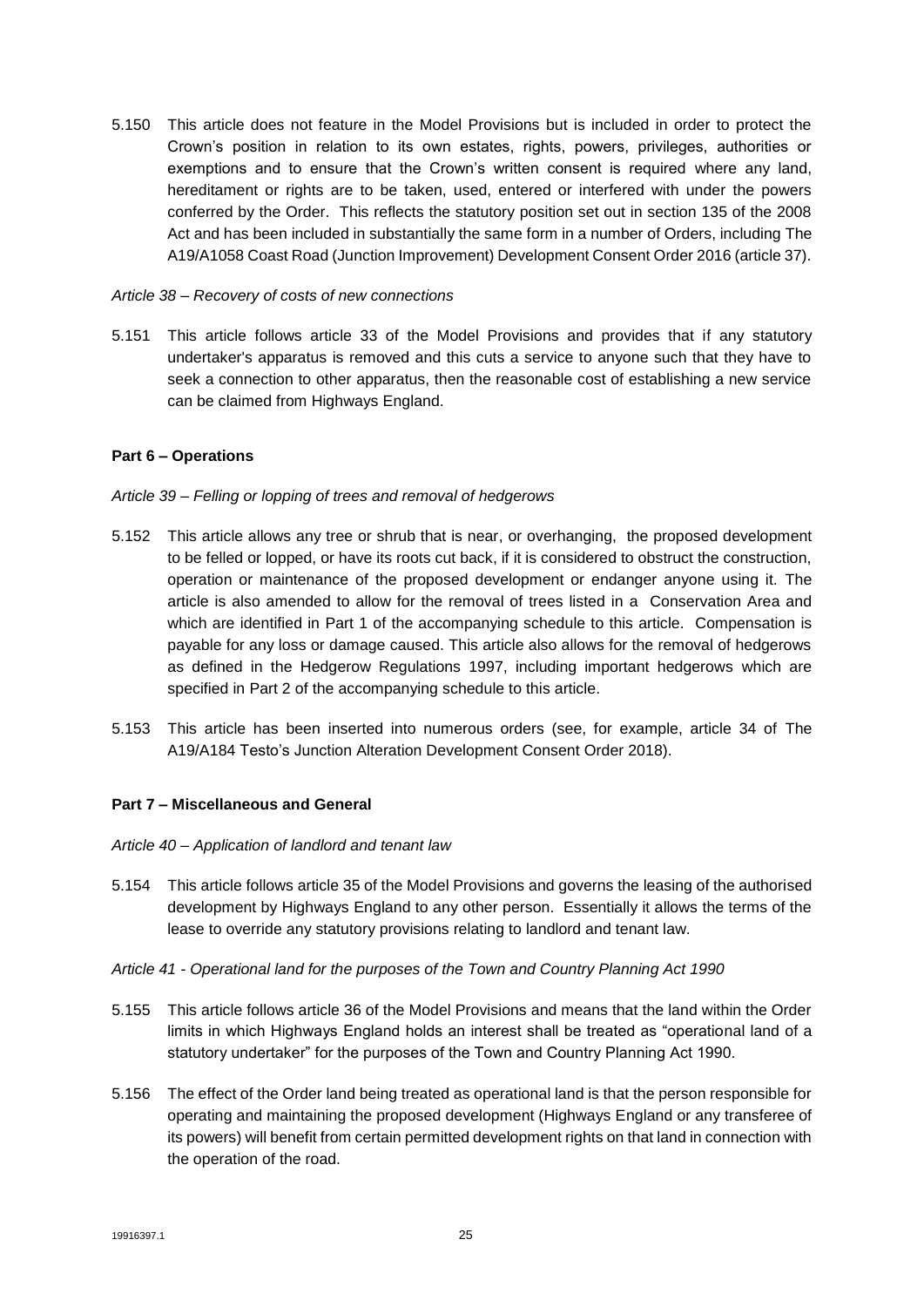#### *Article 42 – Defence to proceedings in respect of statutory nuisance*

- 5.157 Section 158 of the Act confers statutory authority for the purposes of a defence in statutory nuisance generally, subject to any contrary provision made by a particular DCO. This article is such a contrary provision, amending the terms of the defence in the case of noise nuisance (other types of nuisance continue to have the general defence afforded by s158).
- 5.158 The defence is available if the noise relates to:
	- (a) the construction or maintenance of the project, and is in accordance with any controls imposed by the local authority under the Control of Pollution Act 1974, or cannot reasonably be avoided; or
	- (b) the use of the project and cannot reasonably be avoided.
- 5.159 Section 61(9) of the Control of Pollution Act 1974 does not apply if the consent relates to the use of premises by Highways England for the purposes of or in connection with the construction or maintenance of the authorised development.
- 5.160 This article is based on article 7 of the Model Provisions and has precedent in recent highway Orders made, for example article 38 of the Testo's Junction Alteration Order 2018, and is necessary to clarify the scope of the defence of statutory authority arising from the grant of the Order.
- *Article 43 – Protection of interests*
- 5.161 This article gives effect to Schedule 12, which contains provisions protecting the interests of third parties.
- 5.162 The Schedule currently contains protective provisions for the benefit of electricity, gas, water and sewerage undertakers and also electronic communications code network operators.
- 5.163 These provisions are based on the standard protective provisions approved by the Secretary of State on other schemes, including The A14 Cambridge to Huntingdon Improvement Scheme Development Consent Order 2016, the M4 Motorway (Junctions 3 to 12) (Smart Motorway) Order 2016 and the Testo's Junction Alteration Order 2018.
- 5.164 Highways England has sought the initial views of the undertakers who have interests affected by the authorised development and will negotiate with the undertakers to ensure any concerns are dealt with appropriately. Highways England will provide a full update of the status of the negotiations throughout the examination.
- *Article 44 – Certification of documents, etc.*
- 5.165 This article provides for various plans and other documents ( listed in Schedule 13) to be certified by the Secretary of State.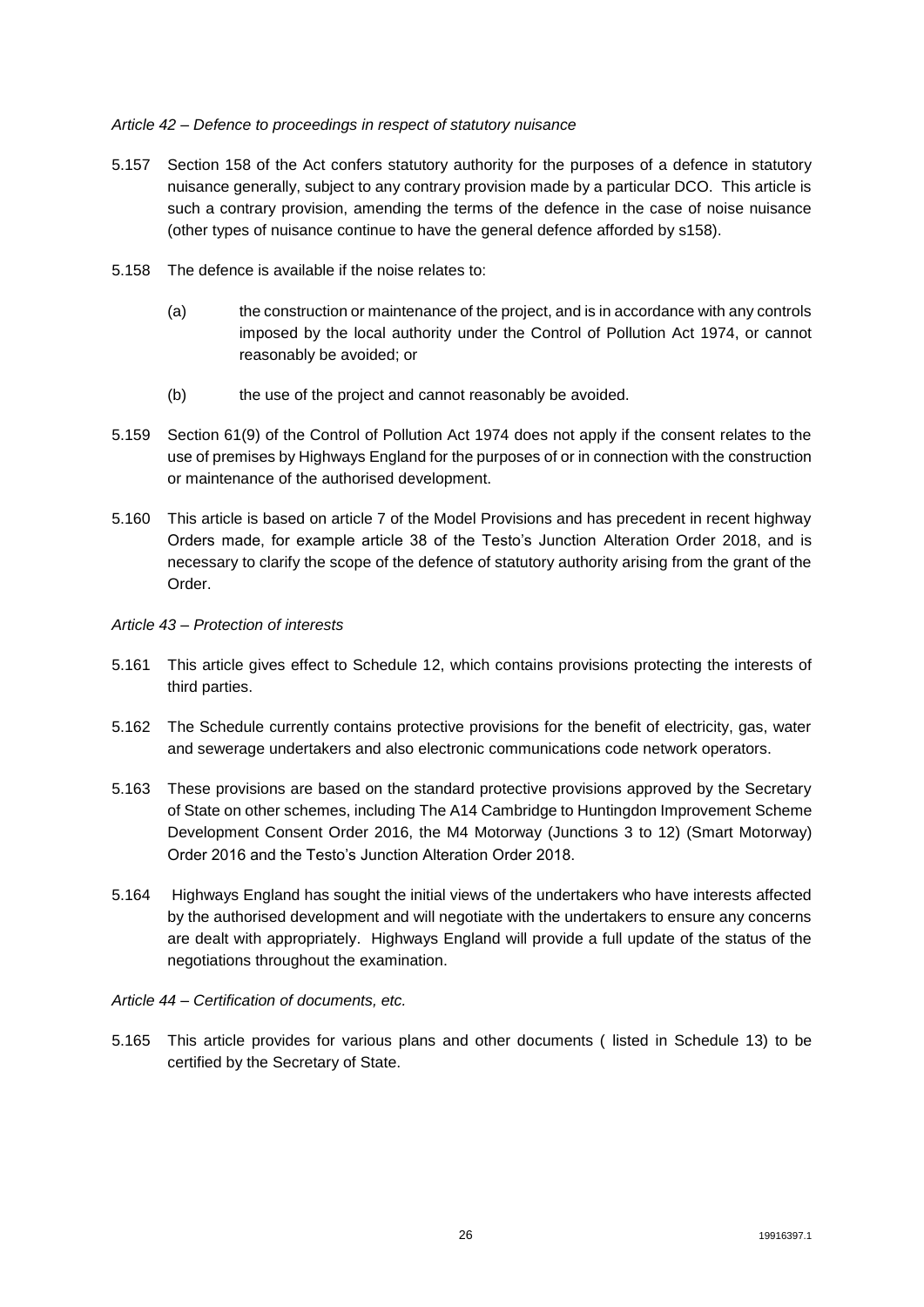#### *Article 45 – Service of notices*

- 5.166 This article governs how any notices that may be served under the Order shall be deemed to have been served properly. In particular it allows service by email with the consent of the recipient, and deals with the situation of service on an unknown landowner.
- 5.167 It is common to have such an article in an order authorising development such as this. The article has precedent in a number of DCOs including The A14 Cambridge to Huntingdon Improvement Scheme Development Consent Order 2016 (see article 42) and the Testo's Junction Alteration Order 2018 (see article 41).
- 5.168 The provision is useful because it provides clarity on the issue. It is noted that the service of notice provisions under sections 229 and 230 of the Act apply to notices served under that Act rather than notices served under a development consent order made under that Act.

#### *Article 46 – No double recovery*

5.169 This article makes it clear that compensation is not payable both under this Order and any other enactment, contract or other rule of law. It follows the well-established principle of equivalence that a claimant is compensated for no more and no less than their loss. It has been included in numerous made Orders, including article 38 of the Silvertown Tunnel Order 2018.

#### *Article 47 – Arbitration*

5.170 This article governs what happens when two parties disagree in the implementation of any provision of the Order. The matter is to be settled by arbitration, and if the parties cannot agree on who the arbitrator should be, this is decided by the President of the Institution of Civil Engineers.

#### *Article 48 – Removal of human remains*

- 5.171 The purpose and effect of this article is to disapply section 25 of the Burial Act 1857 and replace it with an alternative procedure for managing the removal of any human remains disturbed during the course of carrying out the authorised development. Article 16 follows a Model Provision and is required to ensure that the appropriate treatment of such remains does not delay the implementation of authorised development.
- 5.172 This article departs from the Model Provision in that paragraph (12) excludes the requirement to give notice before the removal of remains which the undertaker is satisfied were interred more than 100 years ago and that no relative or personal representative of the deceased is likely to object to their removal. This approach has precedent in the Crossrail Act 2008.
- 5.173 Paragraph (17) applies section 239 of the Town and Country Planning Act 1990 to land, and rights over land, acquired under the Order and permits the use of such land notwithstanding any obligation or restriction imposed under ecclesiastical law or law relating to burial grounds, save as provided for in the remainder of the article.
- 5.174 Paragraph (18) excludes the application of Town and Country Planning (Churches, Places of Religious Worship and Burial Ground) Regulations 1950. The drafting in paragraphs (17) and (18) has precedent in the River Humber Gas Pipeline Replacement Order 2016, although the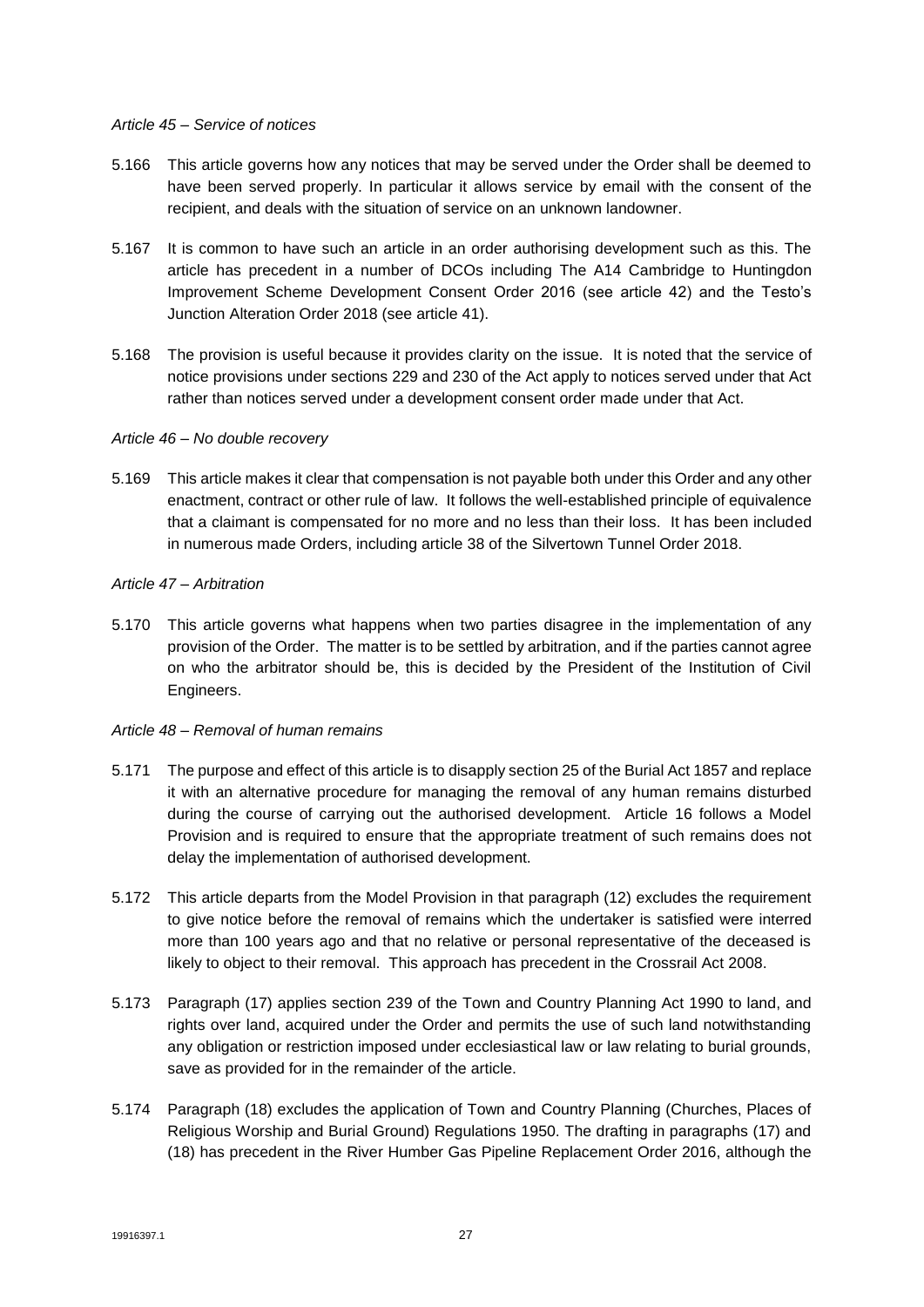Order does not apply section 238 (use and development of consecrated land) of the Town and Country Planning Act 1990 as there is no consecrated land within the Order limits.

- 5.175 Taken together, the effect of Article 48 is to replace the existing and disparate regimes for regulating the removal of human remains and consolidate the applicable provisions in a single article in the Order. It is required by Highways England to ensure that archaeological remains are recovered appropriately without causing unacceptable delay to the implementation of this NSIP.
- 5.176 Paragraph (19) provides that Requirement 9 (archaeological remains) applies in respect of any disturbed human remains deemed to be of archaeological interest.

#### *Article 49 – Application, disapplication and modification of legislative provisions*

- 5.177 This article provides (in reliance on section 120(5)(a) of the 2008 Act) (what may be included in order granting development consent)) for the disapplication of certain requirements which would otherwise apply under public general legislation. Section 120(5)(a) provides that an order granting development consent may apply, modify or exclude a statutory provision which relates to any matter for which provision may be made in the order.
- 5.178 Highways England considers that, in the context of the Scheme being of national significance, the Order should be the predominant authorising instrument for the works. The purpose of the regime created by the 2008 Act is to ensure that DCOs provide a unified consent for nationally significant infrastructure projects and the undertaker considers that disapplying and modifying certain legislative provisions, as set out in the Order, is proportionate in this context.
- 5.179 A disapplication is sought in respect of the temporary possession provisions of the Neighbourhood Planning Act 2017. This is required as the relevant sections of the Neighbourhood Planning Act 2017 have not been brought into force and subsidiary regulations to that Act have not yet been made, and there is therefore no certainty as to the requirements of the new temporary possession regime. As such, this enables the temporary possession regime created by this Order to be applied. This approach has recently been approved by the Secretary of State in the Silvertown Tunnel Order 2018.

#### *Article 50 – Amendment of local legislation*

- 5.180 This article provides (in reliance on section 120(5)(a) of the 2008 Act) (what may be included in order granting development consent)) for the disapplication of certain requirements which would otherwise apply under local legislation. Section 120(5)(a) provides that an order granting development consent may apply, modify or exclude a statutory provision which relates to any matter for which provision may be made in the order.
- 5.181 Highways England considers that, in the context of the Scheme being of national significance, the Order should be the predominant authorising instrument for the works. The purpose of the regime created by the Act is to ensure that DCOs provide a unified consent for nationally significant infrastructure projects and the undertaker considers that disapplying and amending certain legislative provisions, as set out in the Order, is proportionate in this context.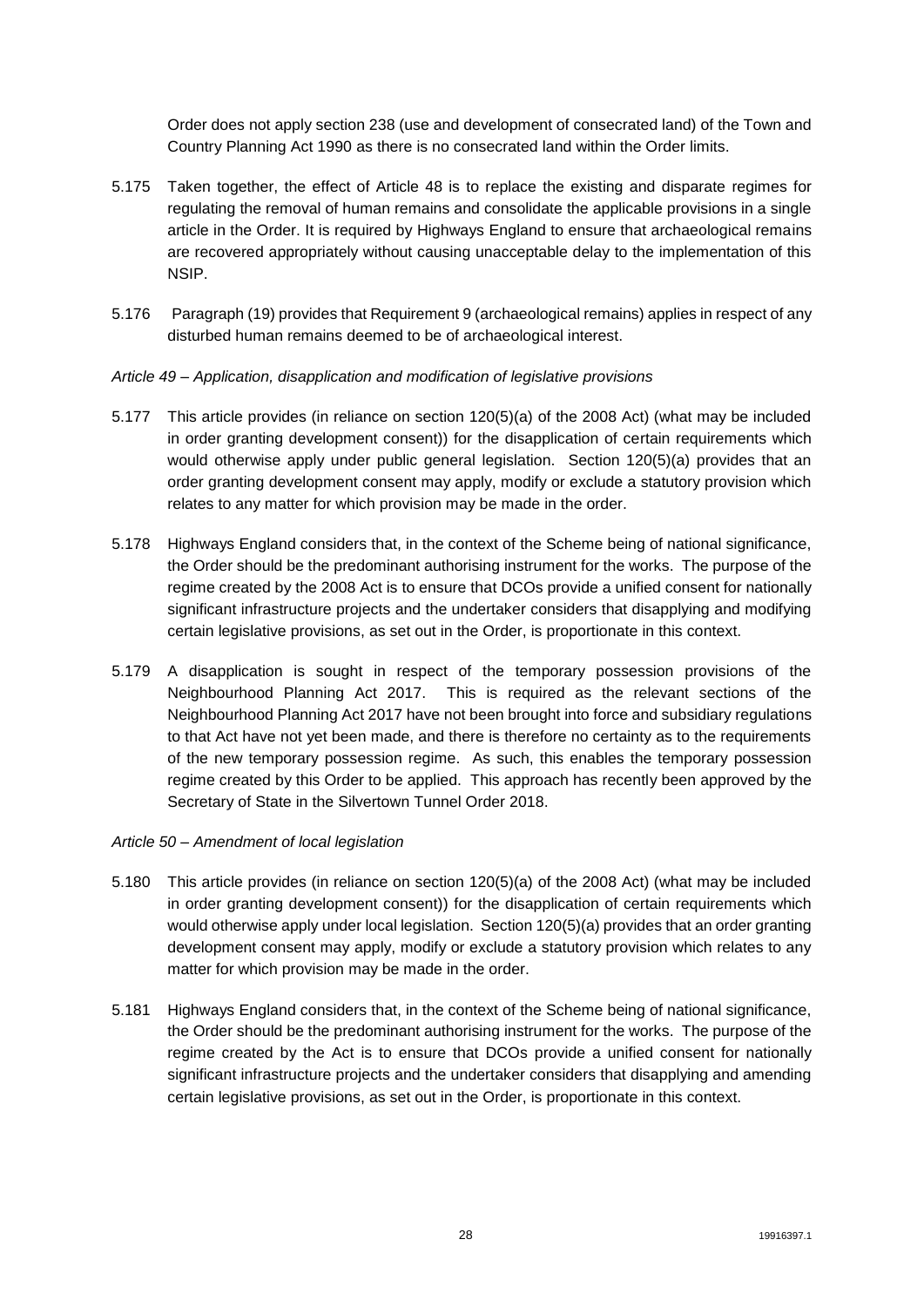#### **6 Schedule 1 – Authorised Development**

6.1 Schedule 1 describes the authorised development, which is described in detail in Chapter 3 of the Environmental Statement (document reference TR010027/APP/6.1).

#### **7 Schedule 2 - Requirements**

- 7.1 The requirements in Schedule 2 are the equivalents of planning conditions. They reflect the processes and procedures usually employed by Highways England when implementing a scheme such as this. Approvals are to be sought from the Secretary of State for Transport, following consultation with the local planning authority and / or other relevant third party. Again, this is consistent with the processes and procedures employed by Highways England when implementing a scheme such as this.
- 7.2 The requirements in Schedule 2 provide that a number of the schemes, details and plans to be approved must reflect the mitigation measures set out in the Register of Environmental Actions and Commitments ("**the REAC**", at appendix 3.1 of the Environmental Statement Appendices (document reference TR010027/APP/6.3) which contains all of the mitigation commitments made in the Environmental Statement. This is the mechanism to ensure that environmental mitigation is secured by the Order, and the approach here is consistent with other DCOs which have been made. Further, the requirements provide that the approved schemes, details and plans must be implemented as approved, unless the Secretary of State approves further amendments to them.
- 7.3 Turning to the purpose and effect of requirements 1 to 12:
	- (a) Requirement 1 contains a number of definitions used in Part 1 of Schedule 2.
	- (b) Requirement 2 provides that the authorised development must not commence later than 5 years from the date of the Order coming into force.
	- (c) Requirement 3 states that the authorised development must be carried out in accordance with the Scheme design shown on the Works plans and the engineering section drawings unless otherwise agreed in writing by the Secretary of State, provided that the Secretary of State is satisfied (following consultation with Birmingham Airport Limited) that any amendments would not give rise to any materially new or materially different environmental effects to those reported in the Environmental Statement or result in significant operational limitations being imposed on the airport.
	- (d) Requirement 4 requires the preparation of a construction environmental management plan ("**CEMP")** in consultation with the relevant planning authority, Birmingham Airport Limited and Natural England to the extent that it relates to matters relevant to its functions and for its approval by the Secretary of State (subparagraph (4)). The CEMP must be based substantially on the outline environmental management plan prepared as part of the application. The CEMP will fulfil the construction-related objectives and measures as outlined in the REAC and must be written in accordance with ISO14001. Further details of what must be contained in the CEMP are set out in sub-paragraph (3) of the requirement, including an adherence to any working hours set out in the REAC or, where no such hours are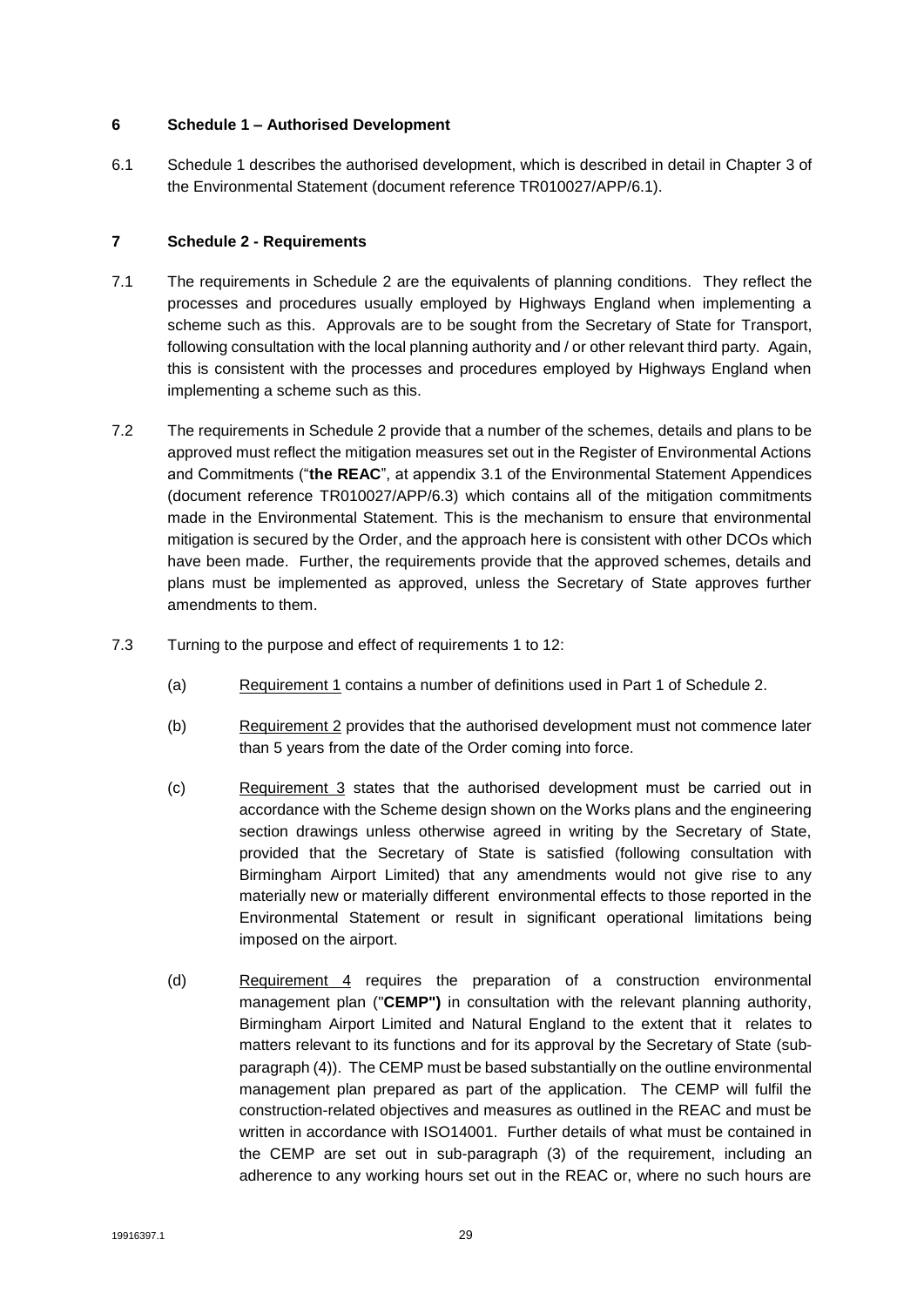set, to the working hours set out in this requirement. Following the construction of the authorised development, the CEMP will be replaced by a Handover Environmental Management Plan ("**HEMP**"), which will address the matters set out in the approved CEMP that are relevant to the operation and maintenance of the authorised development. Further details of what must be contained in the HEMP are set out in sub-paragraph (7).

- (e) Requirement 5 requires the preparation of a landscaping scheme covering all hard and soft landscaping works for approval by the Secretary of State. There is a requirement that the proposed landscaping scheme must reflect the relevant mitigation measures in the REAC and must be based on the illustrative Environmental Masterplan annexed to the Environmental Statement. Further details of what must be contained in the landscaping scheme are set out in sub-paragraph (3).
- (f) Requirement 6 makes provision for dealing with any contaminated land and groundwater discovered during construction of the works, in consultation with the relevant planning authority and the Environment Agency.
- (g) Requirement 7 provides that where any previously unidentified protected species ae found during construction, works in proximity to the location of those species are to cease and Highways England must immediately report their presence to Natural England and the relevant planning authority. Highways England must prepare a written protection and mitigation scheme for any previously unidentified protected species found during construction and must implement the written scheme immediately. Construction within 10 metres of the protected species must not recommence until any necessary licences are obtained.
- (h) Requirement 8 provides that no part of the authorised development can commence until written details of a surface and foul water drainage system, reflecting the mitigation measures in the REAC and including means of pollution control, have been prepared in consultation with the relevant planning authority and approved in writing by the Secretary of State.
- (i) Requirement 9 states no part of the authorised development is to commence until for that part a written scheme for the investigation (WSI) of areas of potential archaeological interest, reflecting the mitigation measures included in the REAC, has been submitted to and approved in writing by the Secretary of State following consultation with the relevant planning authority. The authorised development must be carried out in accordance with the WSI..
- (j) Requirement 10 provides that no part of the authorised development must commence until a traffic management plan has been prepared and approved by the Secretary of State following consultation with the relevant planning authority on matters related to its function.
- (k) Requirement 11 makes clear that where the authorised development must be carried out in accordance with approved details / schemes, those details / schemes are taken to include any subsequent amendments that are approved or agreed in writing by the Secretary of State.